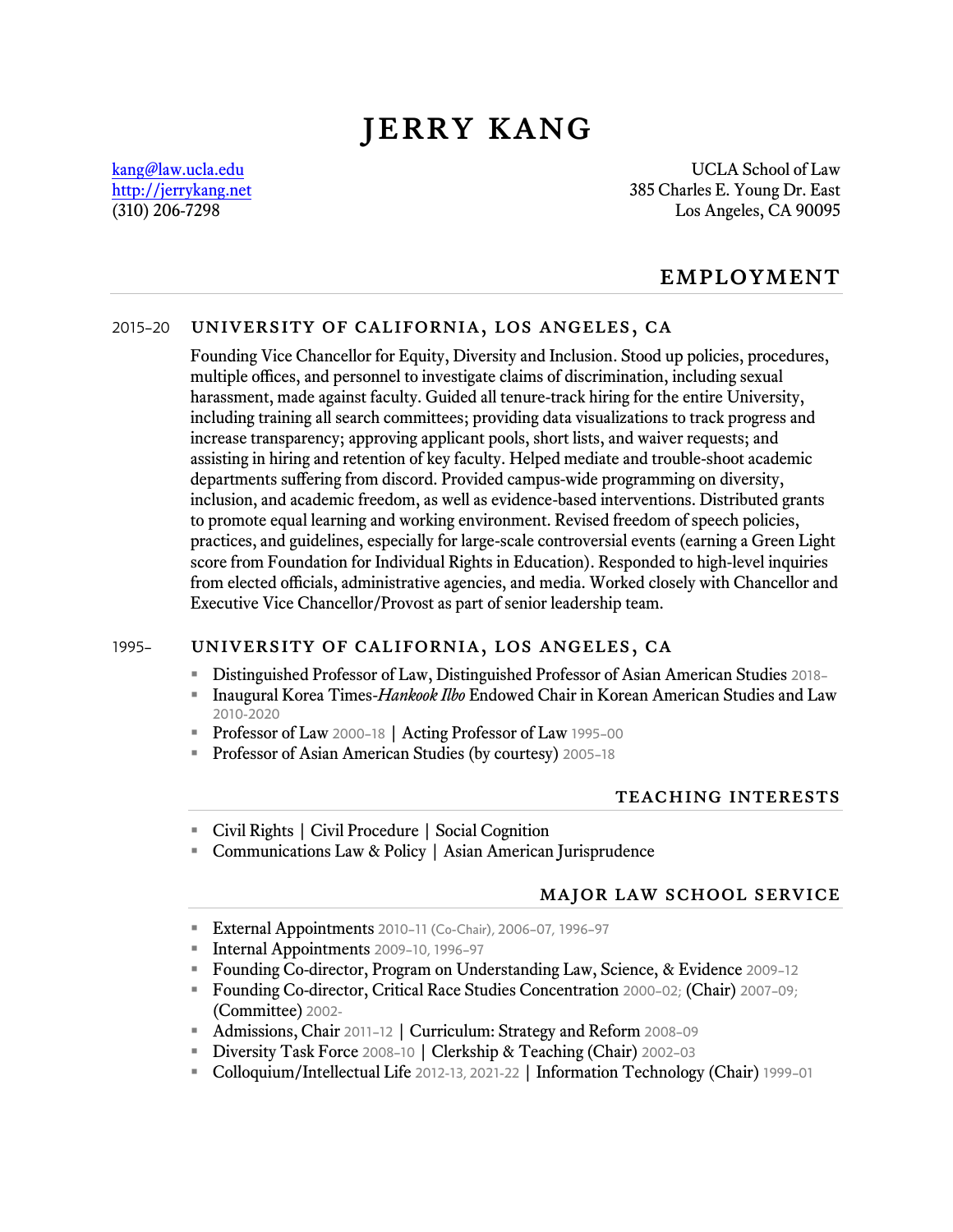#### major university service

- **Associate Provost, UCLA 2014-2015**
- Info. Tech. Planning Board (Chair) 2011–13, (Vice–Chair) 2010–11, 09–10, 97–99
- Ad Hoc Committee on Budget Options 2013 | Ad Hoc Committee on UCOP Tax Levy 2012
- Ad Hoc Committee on Information Technology Funding Structures 2012-13
- Anderson Graduate School of Management Financial Self-Sufficiency Review 2011
- **Law School Dean Reappointment Committee 2008-09**
- Asian American Studies Center Director Search Committee 2008–09
- Faculty Advisory Committee, UCLA Asian American Studies Center 1994–
- Chancellor's Committee on Information Technology & Society 2000-01
- Exec. Committee, UCLA AASC–LEAP Public Policy Affiliation 1996-00
- Faculty Advisory Committee, UCLA Center for Digital Innovation 1998–99
- 2013-14 straus institute for the advanced study of law & justice, nyu school of law, new york, ny Straus Fellow. David M. Friedman Fellow. Theme: Racial, Ethnic, & Economic Segregation.
- 2010 seoul national univ. school of law, seoul, s. korea Visiting Professor of Law (summer term). Course: U.S. Internet Law.
- 2004–05 georgetown law center, washington, dc Visiting Professor of Law.
- 2003–04 harvard law school, cambridge, ma Visiting Professor of Law.
- 1994–95 national telecommunications & information admin. washington, d.c.

Policy analyst, Office of Policy Analysis and Development. Member, Privacy Working Group, Information Infrastructure Task Force. Worked extensively on information privacy policies.

1993–94 ninth circuit court of appeals, los angeles, ca Law clerk, for the Honorable William A. Norris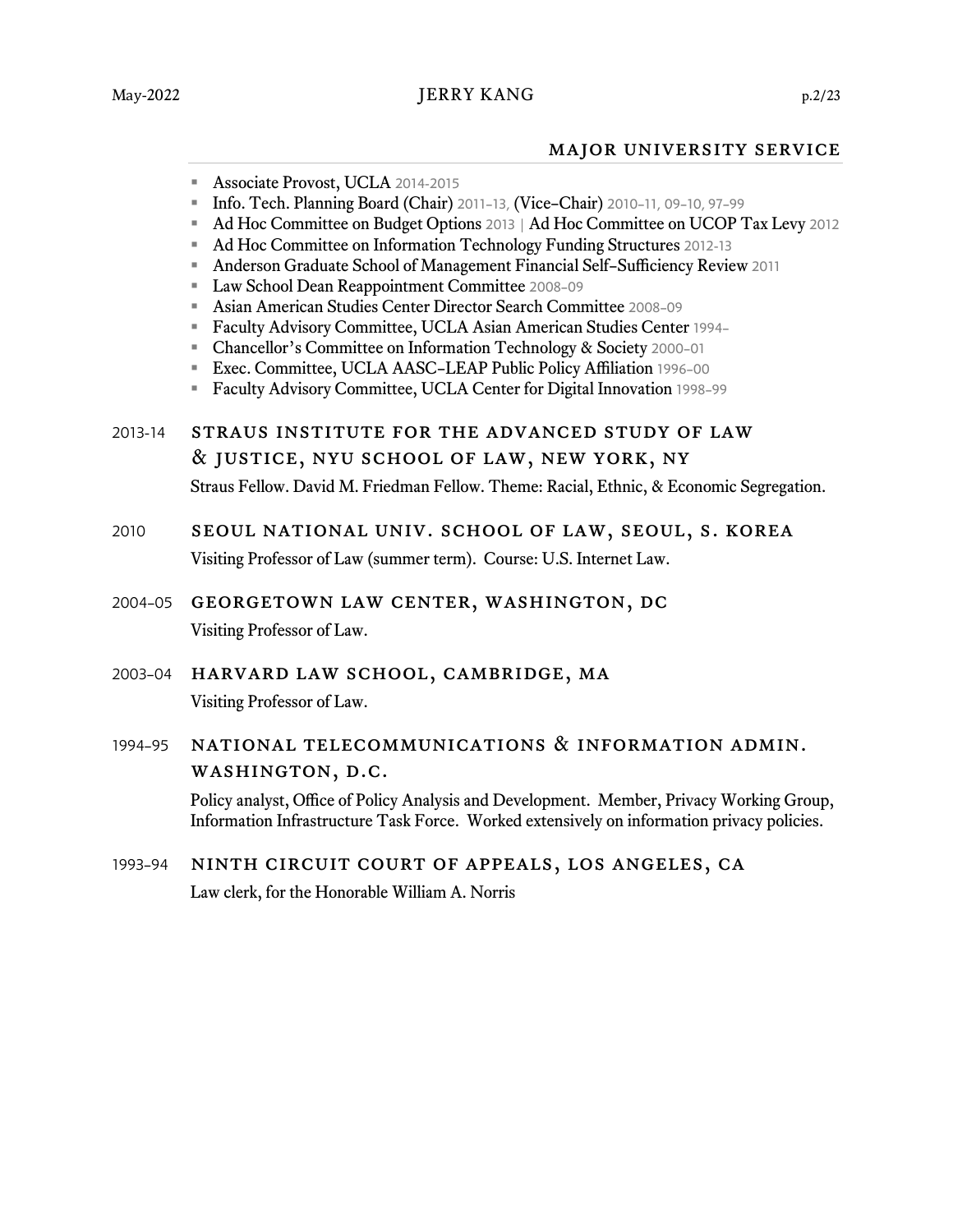## **EDUCATION**

## 1990–93 harvard law school, cambridge, ma

J.D., *magna cum laude* | Harvard Law Review, Supervising Editor Special Assistant to Harvard University's Advisory Committee on Free Speech

#### 1986–90 harvard university, cambridge, ma

A.B. Physics, *magna cum laude* | Phi Beta Kappa | John Harvard Scholarship Harvard College Scholarship | Editor-in-Chief, YISEI Magazine (Korean American literary magazine) | Research completed at Argonne, Los Alamos, and Oak Ridge National Labs

## publications

#### books

- 1. COMMUNICATIONS LAW AND POLICY: CASES AND MATERIALS (with Alan Butler since 5<sup>TH</sup> ed.) (7 TH ed. Direct Injection Press 2020).
	- **<sup>■</sup>**  $6^{TH}$  ed. DIRECT INJECTION PRESS 2018
	- $\blacksquare$  5<sup>TH</sup> ed. DIRECT INJECTION PRESS 2016, with teacher's manual.
	- 4<sup>TH</sup> ed. FOUNDATION PRESS 2012, with teacher's manual, and annual supplements.
	- $\blacksquare$  3<sup>RD</sup> ed. FOUNDATION PRESS 2009, with teacher's manual, and annual supplements.
	- $\blacksquare$  2<sup>ND</sup> ed. FOUNDATION PRESS 2005, with teacher's manual, and annual supplements.
	- $\blacksquare$  1<sup>sr</sup> ed. Aspen Law & Business 2001, with teacher's manual, and annual supplements.
- 2. Race, Rights, and Reparation: The Law and the Japanese American INTERNMENT (with Profs. Eric Yamamoto, Margaret Chon, Carol Izumi, and Frank Wu) ( $2^{\text{ND}}$  ed. WOLTERS KLUWER 2013), with teacher's manual.
	- $\blacksquare$  1<sup>sr</sup> ed. Aspen Law & Business 2001, with teacher's manual.

#### articles + chapters

- 3. *Judicial Behavioral Realism about Implicit Bias*, in RESEARCH HANDBOOK IN PSYCHOLOGY AND Law (Rebecca Hollander-Blumoff ed. forthcoming 2022/23).
- 4. *Implicit Bias, Behavioral Realism, and the Purposeful Intent Doctrine*, in OXFORD HANDBOOK OF RACE AND THE LAW (DEVON CARBADO ED. forthcoming 2022/23).
- 5. *Implicit-Bias Remedies: Treating Discriminatory Bias as a Public-Health Problem*, 23 Psychol. Sci. Pub. Int. (with A.G. Greenwald,\* N. Dasgupta, J.F. Dovidio, C. Moss-Rascusin, B. Teachman) (2022 in press).
- 6. *What Judges Can Do about Implicit Bias*, 57 CT. REV. 78-91 & bench card (2021).
- 7. *The Realities of Race*, 358 Science 1137-38 (2017) (reviewing JONATHAN KAHN, RACE ON THE Brain: What Implicit Bias Gets Wrong about the Struggle for Racial Justice. (2017)).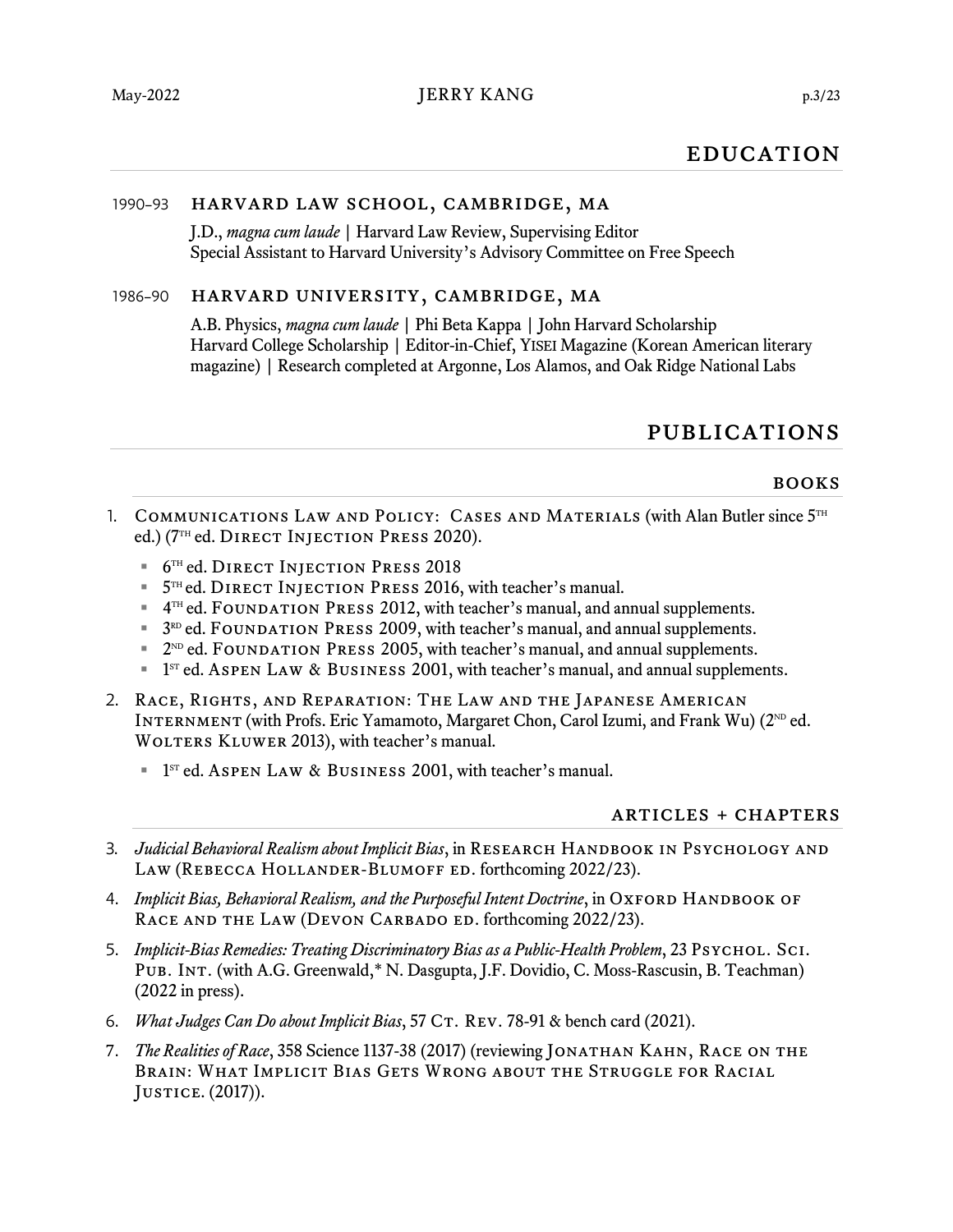- 8. *Rethinking Intent and Impact: Some Behavioral Realism about Equal Protection*, Meador Endowed Lecture, 66 Alabama L. Rev. 627 -51 (2015).
- 9. *What's "Active Intermediaries" Got to Do With It?*, 161 U. Pa. L. Rev. Online 251-63 (2013).
- 10. *The Missing Quadrants of Anti–discrimination: Going Beyond the "Prejudice Polygraph,"* 68 J. Social Issues 314-27 (2012).
- 11. *Implicit Bias in the Courtroom*, 59 UCLA L. Rev. 1124-86 (2012) (with Judge Mark Bennett, Devon Carbado, Pam Casey, Nilanjana Dasgupta, David Faigman, Rachel Godsil, Anthony Greenwald, Justin Levinson, & Jennifer Mnookin).
	- cited in *U.S. v. Weaver*, 9 F.4th 129 (2d. Cir. 2021); *U.S. v. Young*, 6 F.4th 804 (8th Cir. 2021); *State v. Brown*, 392 Wis.2d 454 (Wis. 2020); *State v. Williams*, 929 N.W.2d 621 (Iowa 2019); *State v. Plain*, No. 16-0061, 2017 WL 2822482, at \*21 (Iowa June 30, 2017); *State v. Brown*, No. 2017AP774-CR, 2020 WI 63 (Wisconsin July 3, 2020); *State v. Williams*, No. 17-1989, 2019 WL 2236108 (Iowa May 24, 2019).
- 12. *The New Cultural Defense,* in Ideology, Psychology, and Law 261-64 (Jon Hanson ed. 2012).
- 13. *Bits of Bias*, in IMPLICIT BIAS ACROSS THE LAW 132-45 (JUSTIN LEVINSON & ROBERT SMITH, EDS. 2012).
- 14. *Critical Reflections on 4/29/1992 and Beyond*, 38 Amerasia J. 1-28 (2012) (with Devon Carbado, Cheryl Harris, Saul Sarabia) (edited transcript).
- 15. *Self–Surveillance Privacy*, 97 Iowa L. Rev. 809-47 (2012) (with Jeff Burke, Deborah Estrin, Mark Hansen, and Katie Shilton).
- 16. *The Mismatch Critique: Comment on Fanto, Solan, & Darley*, 89 N.C. L. Rev. 937–44 (2011).
- 17. *Seeing through Colorblindness: Implicit Bias and the Law*, 58 UCLA L. Rev. 465–520 (2010) (with Kristin Lane).
	- cited in *State v. Kennon*, 2020 WL 5405710; *State v. Guise*, 921 N.W.2d 26 (Iowa 2018); *U.S. v. Ray*, 803 F.3d 244 (6th Cir. 2015); *Diaz v. Jiten Hotel Management, Inc*., 762 F.Supp.2d 31 (D. Mass. 2011); *State v. Saintcalle*, 178 Wash.2d 34 (Wa. 2013) (en banc); *State v. Sherman*, 2012 WL 3765041 (Ohio Ct. App. Aug. 30, 2012); *United States v. Ray*, 803 F.3d 244, 260 (6th Cir. 2015); *State v. Santiago*, 318 Conn. 1, 160, 122 A.3d 1, 96, *reconsideration denied*, 319 Conn. 912, 124 A.3d 496 (2015); *State v. Plain*, No. 16-0061, 2017 WL 2822482, at \*21 (Iowa June 30, 2017); *State v. Guise*, No. 17-0589, 2018 WL 6579111 (Iowa December 14, 2018).
- 18. Greg Robinson, Jerry Kang, & Hiroshi Motomura, *A Symposium on Greg Robinson's A Tragedy of Democracy: Japanese Confinement in North America*, 15 UCLA Asian Pac. Am. L.J. 6 (2010) (edited transcript).
- 19. *Are Ideal Litigators White? Measuring the Myth of Colorblindness*, 7J. EMPIRICAL LEG. STUDIES 886–915 (2010) (with Nilanjana Dasgupta, Kumar Yogeeswaran, and Gary Blasi).
- 20. *Implicit Bias and Pushback from the Left*, 54 ST. LOUIS L. REV. 1139-50 (2010).
- 21. *Designing the Personal Data Stream: Enabling Participatory Privacy in Mobile Personal Sensing*, in The 37th Research Conference on Communication, Information and Internet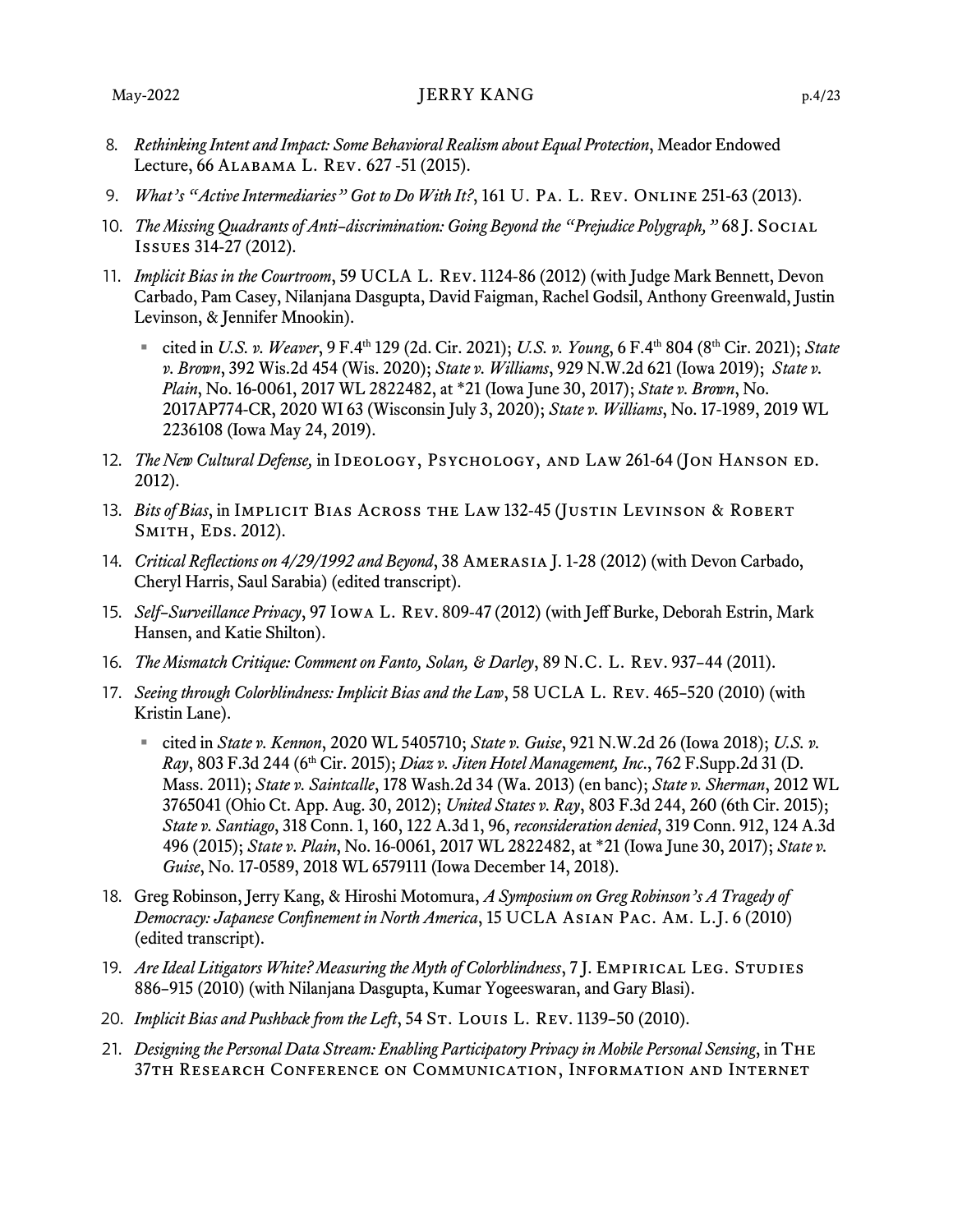#### May-2022 DERRY KANG p.5/23

POLICY (TPRC), Arlington, VA. (with K. Shilton, J. Burke, D. Estrin, M. Hansen, & R. Govindan) (2009).

- 22. Book Review of Eric L. Muller, American Inquisition: The Hunt for Japanese American Disloyalty in World War II, 27 L. & History Rev. 704 (2009) (Chapel Hill: University of North Carolina Press, Pp. 197).
- 23. IMPLICIT BIAS: A PRIMER FOR COURTS (Aug. 2009) (prepared for the National Center for State Courts).
	- cited in H.R. 140, 27th Leg., Reg. Sess. (Haw. 2013); *State v. Plain*, No. 16-0061, 2017 WL 2822482, at \*21 (Iowa June 30, 2017); *[Styczynski v. MarketSource, Inc.](https://advance.lexis.com/api/document?collection=cases&id=urn:contentItem:5TWB-5MK1-JSRM-64GS-00000-00&context=1521360)*, 340 F.Supp.3d 534 (E.D. Pa. 2018).
- 24. *Engaging Online*, *in* The State of Asian America: Trajectory of Civic and POLITICAL ENGAGEMENT (PAUL ONG, ED. 2008).
- 25. *Dodging Responsibility: The Story of* Hirabayashi v. United States, *in* Race Stories (Devon CARBADO & RACHEL MORAN, EDS. 2008).
- 26. *Out of the Woods: Urban Sensing*, 51 Comm. Assoc. Computing Machinery 24–33 (2008) (with Dana Cuff & Mark Hansen).
- 27. *Race.net Neutrality*, 6 J. Telecom. & High Tech. L.J. 1–22 (2007).
- 28. *Implicit Social Cognition and the Law*, 3 Annu. Rev. Law Soc. Sci. 19.1–19.25 (2007) (with Kristin Lane & Mahzarin Banaji).
- 29. *Fair Measures: A Behavioral Realist Revision of Affirmative Action*, 94 Calif. L. Rev. 1063–1118 (2006) (with Mahzarin Banaji).
	- *cited in Oseman-Dean v.* Illinois *State Police*, 2012 WL 1280226 (N.D. Il. 2012); *Floyd v. New York*, 2013 WL 4046209 (S.D.N.Y. 2013) (re NYC's stop-and-frisk policy).
	- *identified as* top 10 most cited Social Sciences / Law articles in 2006 "Classic Papers: Articles That Have Stood the Test of Time" by Google Scholar, 2017
- 30. *Watching the Watchers: Enemy Combatants in the Internment's Shadow*, 68 J. L. & Contemp. Probs. 255 (2005).
- 31. *Pervasive Computing: Embedding the Public Sphere*, 62 Wash. & Lee L. Rev. 93 (2005) (with Dana Cuff).
	- *redacted and reprinted in* JERRY KANG, COMMUNICATIONS LAW AND POLICY (3<sup>rd</sup> ed. 2009).
- 32. *Trojan Horses of Race*, 118 Harv. L. Rev. 1489–1593 (2005).
	- *redacted and reprinted in* 3 UCLA School of Law Scholarly Perspectives 41 (2007);
	- *reprinted in* Critical Race Realism: Psychology, Race, and the Law (Gregory S. Parks, et al., eds. 2008);
	- *identified as* third most cited law review article published in 2005, Fred R Shapiro & Michelle Pearse, *The Most-Cited Law Review Articles of All Time*, 110 MICH. L. REV. 1483, 1496 (2012);
	- cited in *Pippen v. State*, 85 N.W. 2d 1 (2014).
- 33. *Privacy in Atlantis: A Dialogue of Form and Substance*, 18 Harv. J. L. & Tech. 229–67 (2004) (with Benedikt Buchner).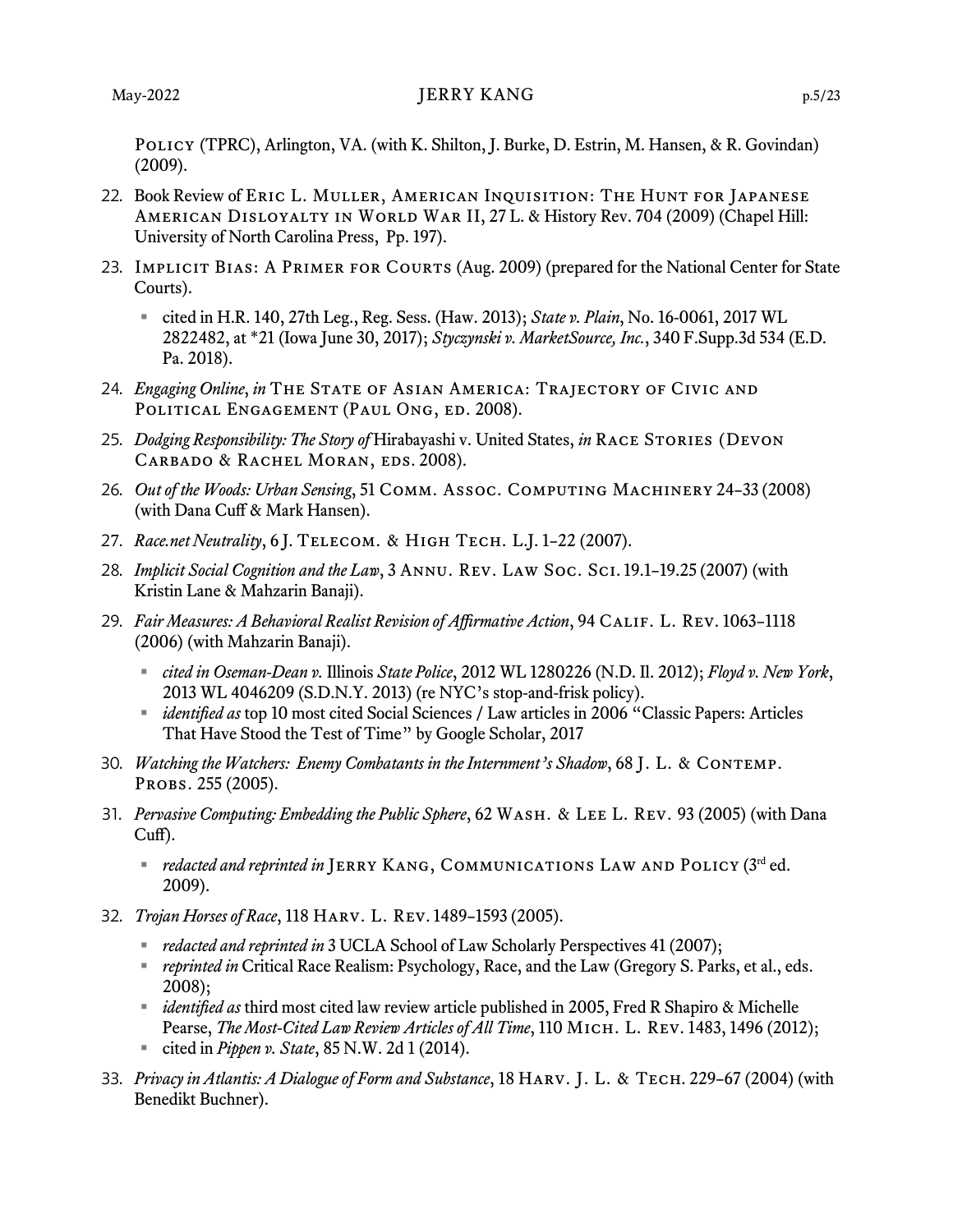- 34. *Denying Prejudice: Internment, Redress, and Denial*, 51 UCLA L. Rev. 933–1013 (2004).
- 35. *Thinking through Internment: 12/7 and 9/11*, 28 Amerasia 42–50 (2002).
	- *reprinted in* 9 Asian L.J. 195 (2002) *and in* Asian Americans on War and Peace 55–63 (Russell C. Leong & Don T. Nakanishi, eds. 2002).
- 36. *E–racing E–lections*, 34 Loyola L.A. L. Rev. 1155–70 (2001).
- 37. *Cyber–race*, 113 Harvard L. Rev. 1131–1208 (2000).
	- *redacted and updated in* ASIANAMERICA.NET: ETHNICITY, NATIONALISM, AND Cyberspace (Rachel C. Lee & Sau–ling Cynthia Wong, Eds. 2003);
	- *reprinted in* LAW AND SOCIETY APPROACHES TO CYBERSPACE (PAUL SCHIFF Berman, Ed. 2007).
- 38. *Cyberspace Privacy: a Primer and Proposal*, 26 Human Rights 3–6 (1999).
- 39. Entries on *Asian Americans and the Constitution*, *Internet and Freedom of Speech*, *in* Encyclopedia of the American Constitution, Supplement II (Leonard W. Levy, Kenneth L. KARST ET AL, EDS. 1999).
- 40. *Information Privacy in Cyberspace Transactions*, 50 STANFORD L. REV. 1193-1294 (1998).
	- *translated into Korean and* republished *as* Cyberspace Privacy (JinHan Publishers 2004);
	- cited in *Resource Bankshares Corp. v. St. Paul Mercury Ins. Co.*, 407 F.3d 631 (4<sup>th</sup> Cir. 2005); *Securities Industry and Financial Markets Ass'n v. Garfield*, 469 F.Supp.2d 25 (D. Conn. 2007); State v. Reid, 914 A.2d 310 (NJ 2007); State v. DeFranco, 43 A.3d 1253 (N.J. Super., A.D. 2012).
	- *identified as* 3 rd most-cited work in "Media Law Literature" in law reviews, Yorgo Pasadeos, et al., *Influences on the Media Law Literature: a Divergence of Mass Communications Scholars and Legal*  Scholars?, 11 COMM. L. & POL'Y 179 (2006).
- 41. Jack Chin, Sumi Cho, Jerry Kang, & Frank Wu, Beyond Self–Interest: Asian PACIFIC AMERICANS TOWARD A COMMUNITY OF JUSTICE (1996).
	- *reprinted in* 4 UCLA APA L. J. 129–62 (1996).
- 42. *Negative Action Against Asian Americans: The Internal Instability of Dworkin's Defense of Affirmative Action*, 31 Harv. C.R.–C.L. L. Rev. 1–47 (1996).
- 43. Privacy & the NII: Safeguarding Telecommunications–Related Personal Information (NTIA, Department of Commerce 1995) (principal author).
- 44. *Racial Violence Against Asian Americans*, 106 Harv. L. Rev. 1926–43 (1993).
	- *reprinted in* 4 Asian Americans and the Law 382 (Charles McClain, ed. 1994).
- 45. *Public Forum*: ISKCON v. Lee, 106 Harv. L. Rev. 279–89 (1992).
- 46. *Rebel Without a Cause*, 105 Harv. L. Rev. 935–40 (1992) (reviewing Peter Huber, Galileo's Revenge: Junk Science in the Courtroom).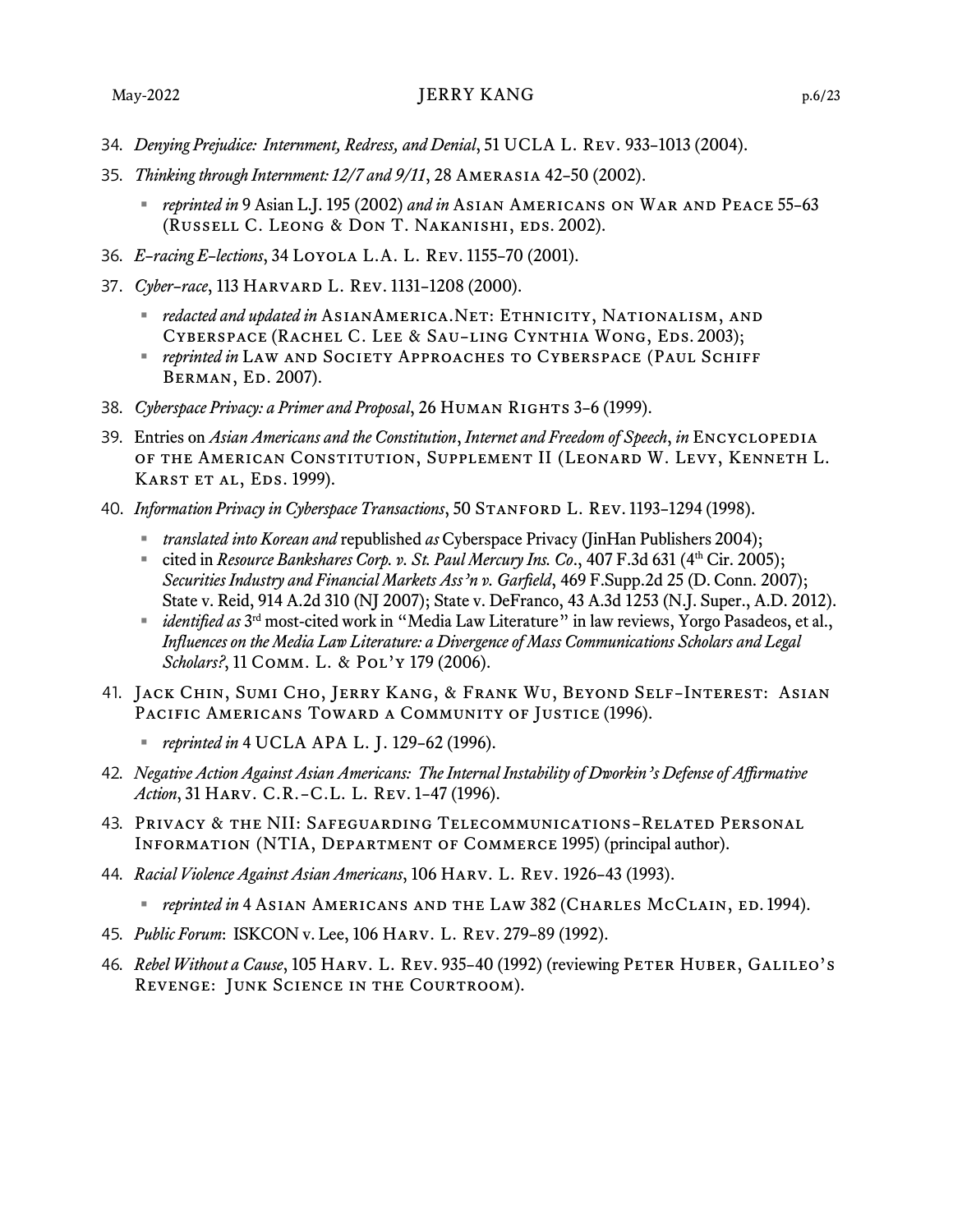#### May-2022 DERRY KANG p.7/23

## select talks + presentations

- . *Naturalization cases,* Saturday Academy, Law Fellows Program, UCLA, Los Angeles, CA, May.
- . *Implicit Bias in the Courts*, Riverside Countywide Judge's Meeting, Riverside, CA, May.
- . Panelist, *Racial Justice and the Courts,* Symposium: Democracy's Last Line of Defense Conference, National Judicial College, Chicago, IL, May.
- . Roundtable Moderator, *Impact of Saigu at 30*, Council of Korean Americans & Korean American Coalition, Los Angeles, CA, April.
- . Roundtable Moderator, *LA Uprising*, 1992 Until Now, APABA Los Angeles, online, April [\(video\)](https://www.youtube.com/watch?v=Dy022CblY3g).
- . *Implicit Bias, Behavioral Realism, and the Purposeful Intent Doctrine,* Faculty Colloquium, Washington University School of Law, St. Louis, MO, April.
- 7. *What We Can Do about Implicit Bias,* Social Security Administration Office of Hearing Operations and Executive Leadership, online, January.
- . *Implicit Bias in the Courts*, CA Administrative Law Judges, online, March.
- . *What We Can Do about Implicit Bias,* Social Security Administration Office of Hearing Operations and Executive Leadership, online, Jan.
- . *Why Implicit Bias Matters,* U.S. Attorney's Office, Central District California, online, May.
- . *Naturalization cases,* Saturday Academy, Law Fellows Program, online, April.
- . Panelist, *The Model Minority Myth,* Council of Korean Americans, online, April.
- . *Implicit Bias: What It Is and Why It Matters,* Harvard LaBS, online, April.
- . Panelist, *Stop Asian Hate Panel,* UCLA Critical Race Studies Program, online, April.
- . Panelist, *Hate Crimes (against Asian and Jewish people)*, Discussion hosted by Rep. Ted Lieu, Facebook live (online), March.
- . *Little Things Matter a Lot,* National Academies of Sciences, Engineering, and Medicine, The Science of Implicit Bias: Implications for Law and Policy Conference, online, March.
- 7. *Implicit Bias and Jury Instructions*, Southern District of New York federal judges, online, March.
- . *Asian American Jurisprudence,* University of Michigan APALSA, online, March.
- . Panelist, *Research Roundtable Exploring the Research and Practice of Diversity Training*, Office of Federal Contract Compliance Programs and U.S. Equal Employment Opportunity Commission, March.
- . *Korean American Leadership in Diversity, Equity, and Inclusion,* Council of Korean Americans, online, Feb.
- . *EDI Leadership*, FACE (Faith and Community Empowerment) C2 Leadership Institute Fellows, online, Jan.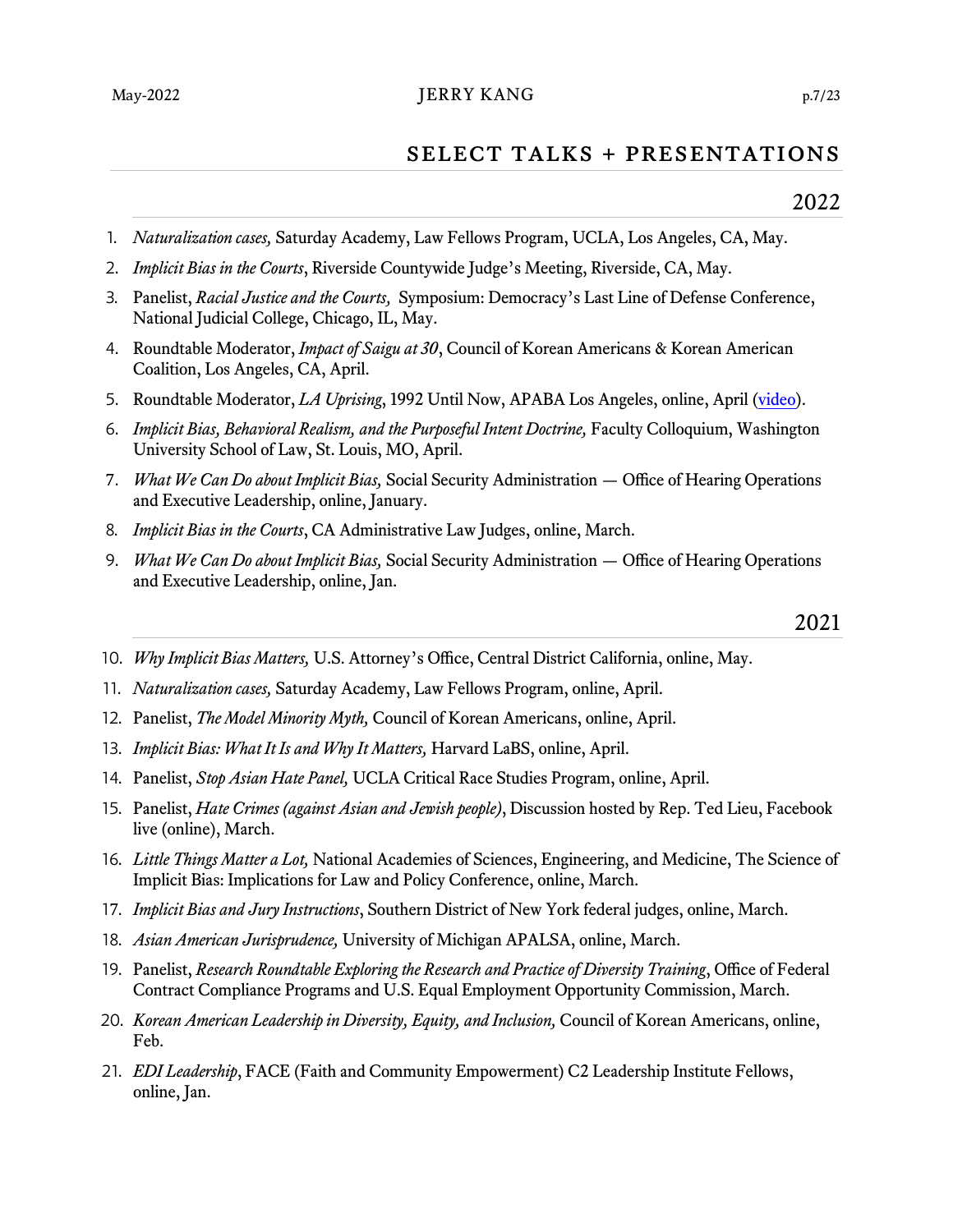- . *Implicit Bias*, San Mateo District Attorney's Office, online, Nov.
- . *Teaching in the Moment: The Challenge of Inclusive Pedagogy*, USC Gould School of Law, online, Nov.
- . Keynotes, *Designing a More Just Future* and *Analyzing Elements of Systemic Change*, Leadership Council and Legal Diversity (LCLD) annual conference, online, Oct.
- . *Learning Together through Tough Terrain*, Univ. of Michigan School of Law (all students), online, Oct. (with Devon Carbado)
- . *From Prop. 209 to Prop. 16: Historical, Legal, and Activist Perspectives on Affirmative Action*, UC Hastings School of Law, online, Oct.
- 7. *Making the Case for Prop 16*, APA Women's Law Association and CA APABA, online, Oct.
- . *Learning Together through Tough Terrain: Implicit Cognitions and Explicit Conflicts*, UCLA School of Law 1L Orientation, online, August.
- . *Inclusive Pedagogy: Teaching in the Moment*, Univ. of Michigan School of Law (faculty), online, Aug. (with Devon Carbado)
- . *Structures of Bias*, Wichita State University Diversity Lecture Series, online, Aug.
- . *Emerging Leaders Summit Fireside Chat*, Council of Korean Americans, online, May.
- . Interlocutor, *Freedom to Protest & Freedom to Speak: The Challenges and Opportunities for University Governance*, PEN America and UCLA, Los Angeles, CA, Apr.
- . *Taking Implicit Bias Seriously*, Seton Hall Univ. Provost's Inclusion Dialogue, South Orange, NJ, Jan.
- . *Between Bias and Threat: Charting New Paths Forward*, Seton Hall School of Law, Newark, NJ, Jan.
- . *Clyde Ferguson Award Acceptance Speech*, American Association of Law Schools, Washington DC, Jan.

- . *Taking Implicit Bias Seriously*, Pomona College (faculty & administrators), Pomona, CA, Dec.
- 7. Panelist, *Civil Discourse, Progress, and the Korean American Community in an Age of Hyper-Partisanship*, Council of Korean Americans, Washington, D.C., Nov.
- . *Implicit Bias in Medicine's Meritocracy*, LA Care Health Plan Conference, Alhambra, CA, Nov.
- . Keynote, *Leadership & Fair Decisionmaking: Implicit Biases that Undermine Good Intentions*, Michael Tilford Conference on Diversity and Multiculturalism, University of Kansas, Lawrence, KS, Oct.
- . *Teaching through Tough Terrain*, Univ. of Michigan School of Law (faculty retreat), Ann Arbor, MI, Sept.
- . Keynote, *Taking Implicit Bias Seriously*, Resource Centers for Minority Aging Research (RCMAR) Annual Investigators Meeting, Los Angeles, June.
- . Panelist, *University Strategies to Address Immigration and Diversity*, Assoc. of Pacific Rim Universities (APRU), Los Angeles, CA, June.
- . *Politics and Inclusive Pedagogy*, EPIC Inclusive Gatherings, UCLA, Los Angeles, CA, April.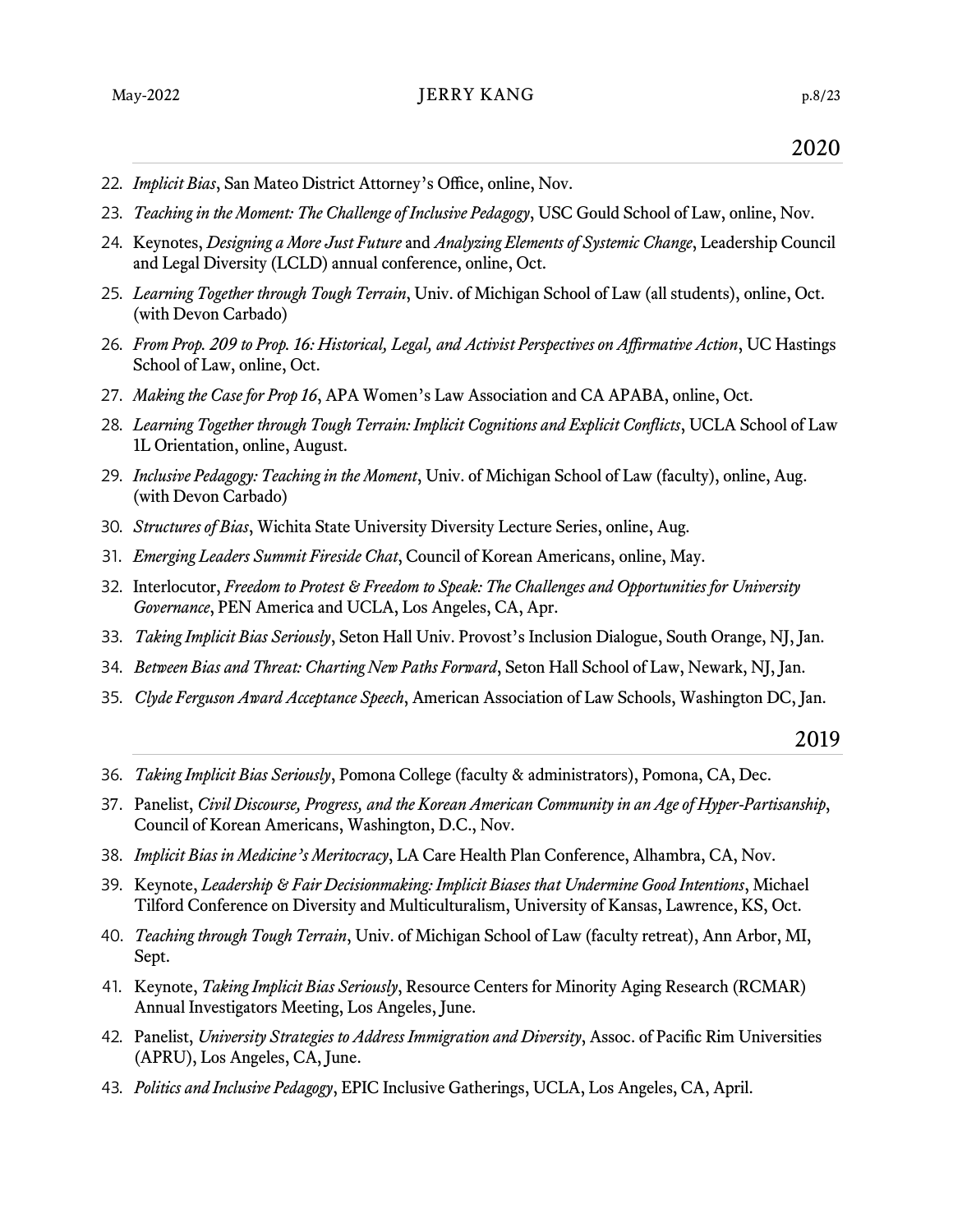- 44. Interlocutor, *Freedom to Protest & Freedom to Speak: The Challenges and Opportunities for University Governance*, PEN America Event, Los Angeles, CA, April.
- 45. Keynote, *Retrofitting the University through "Hard" Science and "Soft" Theory*, 4th National People of Color Legal Scholarship Conference, American Univ., Washington, D.C., March.
- 46. Keynote, *Build Equity for All: Lessons from UCLA's Gambit*, USC Provost's Diversity and Inclusion Conference, Los Angeles, CA, Feb.
- 47. *Recognizing and Reducing our Implicit Bias*, Charles Drew University, Los Angeles, CA, Feb.

- 48. Panelist, *What is a University?*, UCLA School of Arts and Architecture's Art & Arc 100: Ten Questions course, Los Angeles, CA, Dec.
- 49. Panelist, *"Bias" Movie Documentary Screening*, AT&T Foundry FutureCast, Palo Alto, CA, Dec.
- 50. Panelist, *Antisemitism Past and Present: Reflections in the Aftermath of Pittsburg*, Anti-Defamation League, Los Angeles, CA, Nov.
- 51. Panelist, *Affirmative Action & Higher Education Admissions*, Council of Korean Americans Summit, Washington, DC, Nov.
- 52. *Interventions: During the Selection and Evaluation Process*, UC Council of Vice Chancellors Retreat: Interventions to Enhance UC Faculty Diversity, Oakland, CA, Oct.
- 53. Keynote, *Implicit Bias in the Black Box,* LA Valley College, Sherman Oaks, CA, Sept.
- 54. *Responding to Assaults on Implicit Bias,* Equal Justice Society Conference: Fighting Racism & Other Forms of Bias: What's Working?, Oakland, CA, June.
- 55. Keynote, *What Martial Arts Can Teach in the University*, UCLA Martial Arts & Wellness Symposium, Los Angeles, CA, June.
- 56. Panelist, *Everything Is On Fire and Life Sucks: Dystopian Film and TV Shows*, Writer's Guild of America West, Los Angeles, CA, June.
- 57. Conference Introduction, *K-Pop's Other: Cultural Appropriate & Racial Dynamics in the Global Consumption of Korean Pop Music*, UCLA Theater, Film, and Television, Los Angeles, CA, May.
- 58. *Implicit Bias in the University*, UC Santa Cruz Cabinet/Senate Executive Committee, Santa Cruz, CA, May.
- 59. Panelist, *The Contested Campus: Speech and the Scholarly Values*, American Council of Learned Societies 2018 Annual Meeting, Philadelphia, PA, April [\(video\)](https://player.vimeo.com/video/271758778).
- 60. *Implicit Bias and Challenge of Ethical Leadership*, UC Regents Retreat, Lake Arrowhead, CA, April.
- 61. Keynote, *Innovation, Inclusion, and Insight*, Excellence in Pedagogy and Innovative Classrooms (EPIC) Conference, Los Angeles, CA, April.
- 62. Conference Welcome, *Latinos in Mathematics Conference*, UCLA Institute for Pure and Applied Mathematics, Los Angeles, CA, March.
- 63. *Implicit Bias Within Medicine's Meritocracy*, UCLA David Geffen School of Medicine, Grand Rounds, Department of Medicine, Los Angeles, CA, March.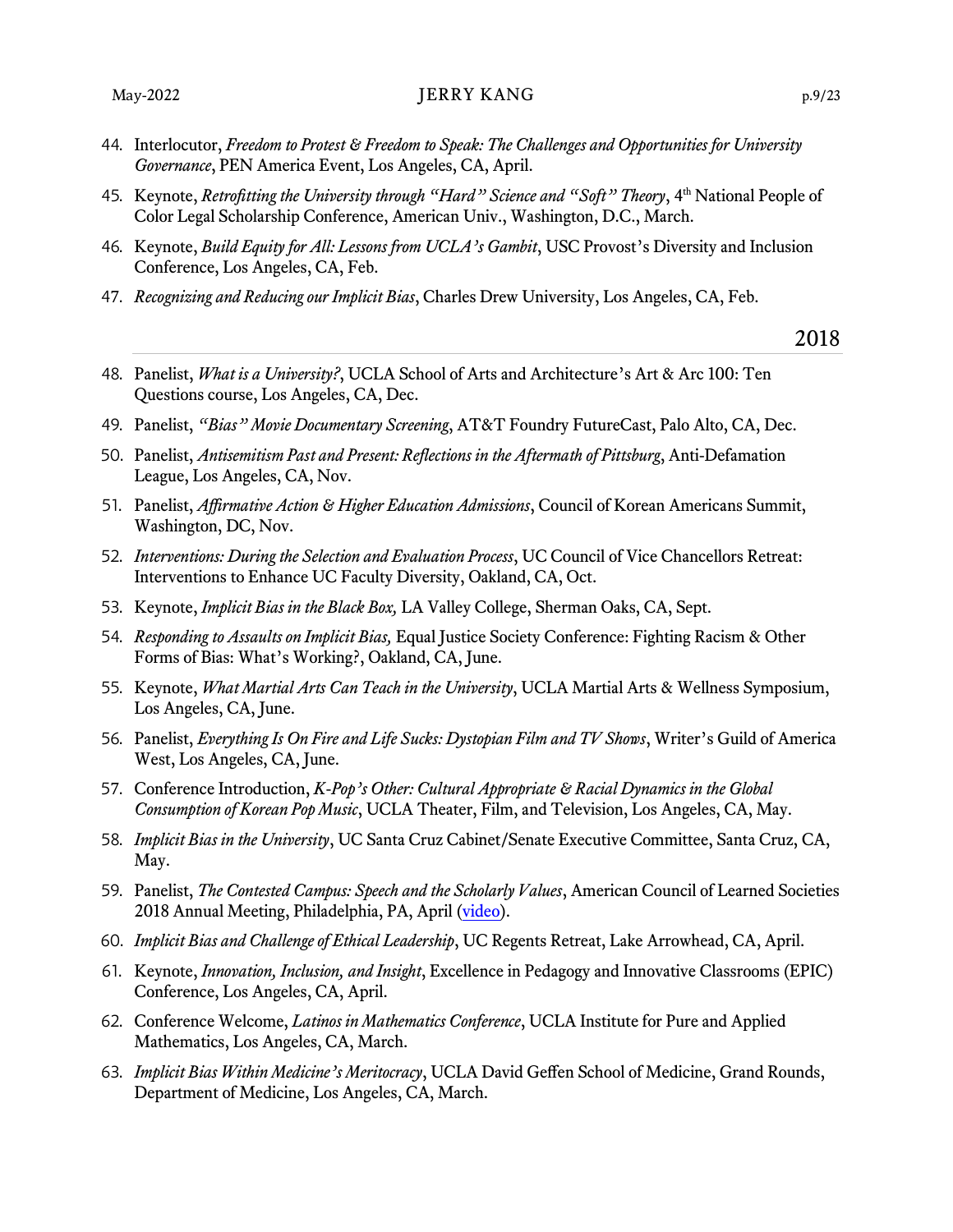- 64. *Equity, Neutrality, and Animosity: Reflections from a Reluctant Administrator*, UC Merced, Chancellor's Dialogue on Diversity and Interdisciplinarity, Merced, CA, Dec.
- 65. Keynote, *Comparing the Social Constructions of Disability and Race*, *UCLA Disability Awareness Week*, Los Angeles, CA, Oct.
- 66. Interlocutor, *Campus Speech — A Right to Speak? A Duty to Listen? An Obligation to Learn?*, UCLA, Los Angeles, CA, Oct.
- 67. *Building Equity for all: Notes from a Reluctant Administrator*, UC Irvine Law Korea Law Center and Council of Korean Americans, Mentoring the Next Generation Conference, Irvine, CA, Sept.
- 68. Panelist, *The Diversity Bonus: How Great Teams Pay Off In the Knowledge Economy*, The Andrew W. Mellon Foundation, Our Compelling Interests Series, Los Angeles, CA, Sept [\(video\)](https://www.youtube.com/watch?v=3GsZLACZi3M).
- 69. Co-keynote and Interlocutor, *The Science of Bias-Free Decision Making*, 59th Annual Washington Judicial Conference, Vancouver, WA, Sept.
- 70. *Equity, Diversity and Inclusion: Notes from a Reluctant Administrator*, UCLA School of Law, Los Angeles, CA, Aug.
- 71. *Implicit Bias & the Practice of Law: What You Should Know about What You Don't,* San Bernardino Office of the Public Defender, San Bernardino, CA, June.
- 72. *Implicit Bias*, LA Metro, Los Angeles, CA, June.
- 73. *What We Don't See: Implicit Bias*, UCLA David Geffen School of Medicine, Annual Medical Education Committee Retreat, Los Angeles, CA, June.
- 74. *Perspectives on Equity, Diversity and Inclusion*, UCLA Diversity Salon, New York, NY, May.
- 75. Keynote, *Los Angeles Superior Court Judicial Education Seminar*, Civil Division, Alhambra, CA, May.
- 76. *Implicit Bias,* 2017 Fifth Circuit Judicial Conference, Grapevine, TX, May.
- 77. *Diversity and Inclusion Speaker Series*, RAND Corporation, Santa Monica, CA, May.
- 78. Master of Ceremonies and Interlocutor, *Sa-I-Gu: The Los Angeles Uprisings 25 Year*s, UCLA Los Angeles, CA, Apr.
- 79. *What We Don't See: Implicit Bias*, Association of American Universities, 2017 Spring Partners' Meeting, Washington, DC, April.
- 80. *Setting the Context: Diversity and Inclusion at UC in the Current Era*, UCOP Council of Vice Chancellors Diversity Retreat, Oakland, CA, April.
- 81. *Faculty Diversity*, University of Southern California, Los Angeles, CA, March.
- 82. *Implicit Bias Within Medicine's Meritocracy*, UCLA David Geffen School of Medicine, Grand Rounds, Neurology, Los Angeles, CA, March.
- 83. Interlocutor, *Trumping Democracy?*, UCLA, Los Angeles, CA, Feb.
- 84. *Faculty & Administration Diversity*, Yale University, New Haven, CT, Jan.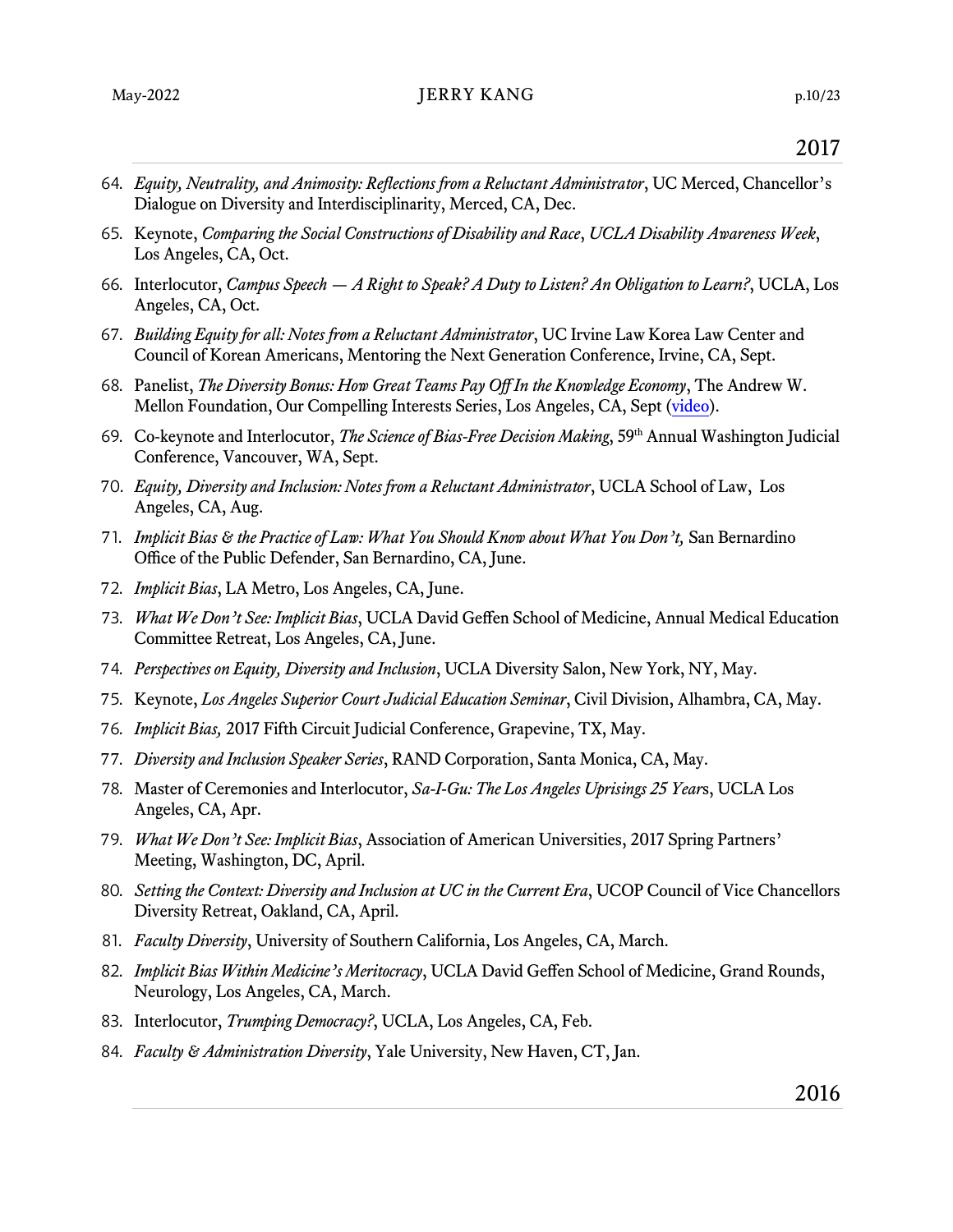#### May-2022 JERRY KANG p.11/23

- 85. Panelist, *Principled or Patronizing: The Role of the University*, PEN America Convening, Philadelphia, PA, Nov.
- 86. *Campus Climate Struggles: Cross-University Lessons for Change*, UCSB Multicultural Center, Santa Barbara, CA, Nov.
- 87. Interlocutor, *Processing the Election*, UCLA, Los Angeles, CA, Nov.
- 88. Keynote, *What We Don't See: Implicit Bias*, Mentoring the Next Generation Conference, UC Berkeley Law, Korea Law Center and Council of Korean Americans, Berkeley, CA, Oct.
- 89. *What We Don't See: Implicit Bias*, American Bar Association, Section of Litigation, Austin, TX, Oct.
- 90. *Advancing Excellence and Diversity in Faculty Recruitment and Selection at UC*, UCOP Diversity Leaders' Retreat, Irvine, CA, Sept.
- 91. *What We Don't See: Implicit Bias*, UCLA Law Insights, Los Angeles, CA, Sept.
- 92. *Implicit Bias in the Legal Tournament of Merit*, UCLA School of Law, Los Angeles, CA, Aug.
- 93. *Diversity, Inclusion, and Equity in the Healthcare Arena: Does Race Matter?*, National Medical Association Annual Convention and Scientific Assembly, Los Angeles, CA, July.
- 94. *Leadership & Fair Decision-Making: Implicit Biases that Undermine Good Intentions*, Asian Pacific American Bar Association of Los Angeles County, Los Angeles, CA, July.
- 95. *Thinking Differently: Taking Implicit Bias Into Account*, Stanford University Human Resources and the Sexual Harassment Policy Office, Stanford, CA, July.
- 96. Panelist, *Challenges and Opportunities Facing Jewish and Asian American College Students*, Anti-Defamation League, Los Angeles, CA, May.
- 97. *Fireside Chat on Equity, Diversity and Inclusion*, UCLA Anderson School of Management, Los Angeles, CA, May.
- 98. *Implicit Bias*, Biannual Education Conference, Illinois Courts Judicial Education Division, Chicago, IL, April.
- 99. *Thinking Differently: Taking Implicit Bias Into Account*, Twin Cities Diversity in Practice, Minneapolis, MN, March.
- 100. Endowed Lecture, *The Force of Implicit Bias: Science & Rhetoric*, 16th Annual Buck Colbert Franklin Memorial Civil Rights Lecture, The University of Tulsa College of Law, Tulsa, OK, Feb [\(video\)](https://youtu.be/konasO9bKR8).
- 101. Keynote, *Building a True Tournament of Merit: Science and Rhetoric*, UCLA International Diversity Research Colloquium, Los Angeles, CA, Feb.
- 102. *Campus Climate: Diversity, Equity & Inclusion*, University of Michigan Regents Board Retreat, Detroit, MI, Jan.
- 103.

- 104. *Taking Implicit Bias Seriously*, University of Chicago School of Law, Chicago, IL, Nov.
- 105. *Implicit Bias and Bias Interrupters*, Philadelphia Diversity Law Group, Philadelphia, PA, Nov.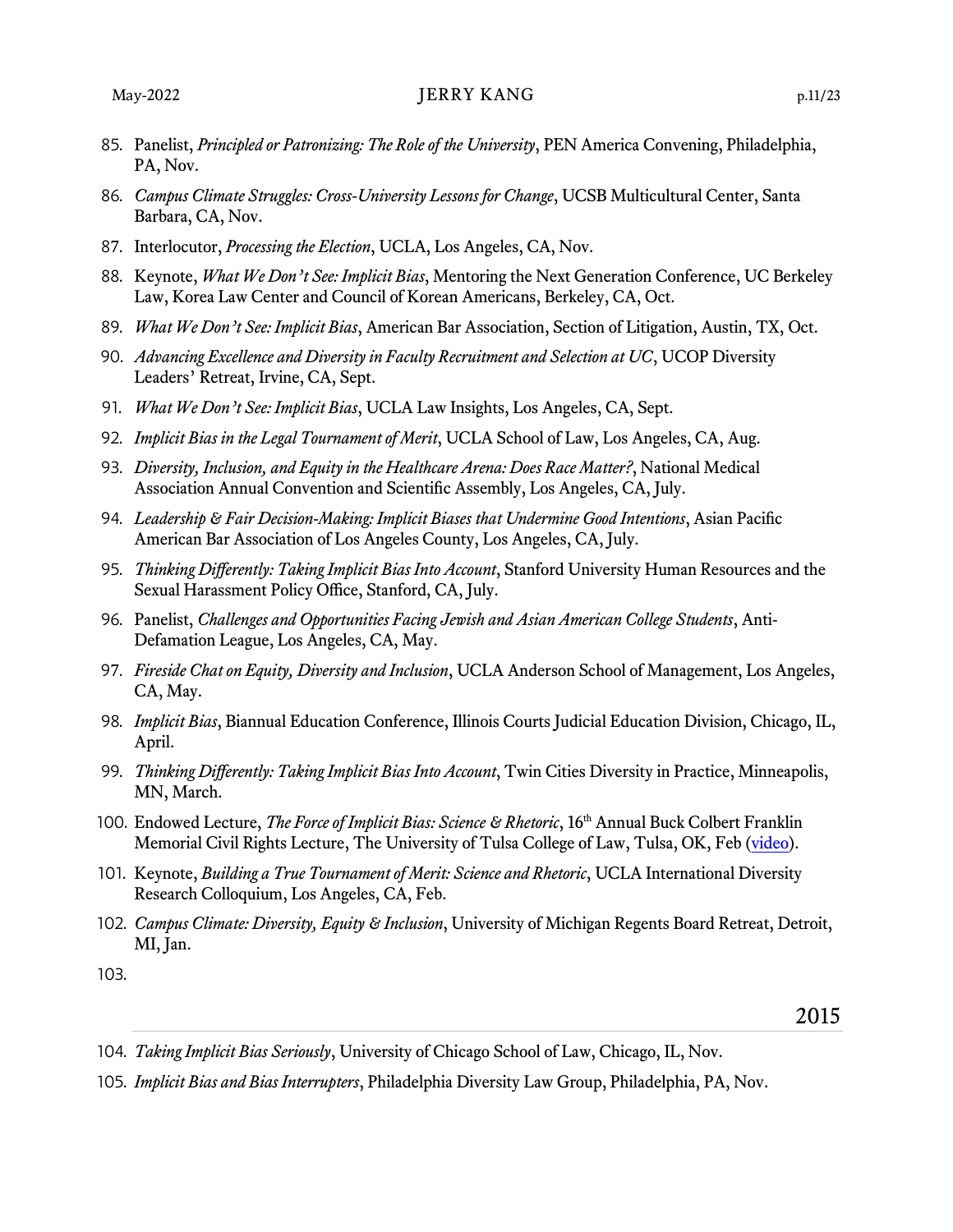- 106. *Implicit Bias*, Bay Area Asian American General Counsels and Asian Pacific Americans Bar Association – Silicon Valley, Palo Alto, CA, Nov.
- 107. Panelist, *Unconscious Bias*, National Academy of Sciences Committee on Science, Technology and Law Meeting, Washington, DC, Oct.
- 108. *The Neuroscience of Prejudice* (with Prof. Jeni Kubota), Luskin Neuroscience & Society Conference, Los Angeles, CA, Oct.
- 109. Keynote, *Taking Implicit Bias Seriously*, UC Police Department Training Day, Los Angeles, CA, Oct.
- 110. *Life and Physical Science Faculty Workshop*, UCLA Center for Education Innovation & Learning in the Sciences, Los Angeles, CA, Aug.
- 111. Keynote, 2<sup>nd</sup> Annual Multi-campus Symposium on Intergroup Dialogue and Other Diversity Initiatives, UCLA Bruin Resource Center Intergroup Relations Program, Los Angeles, CA, Aug.
- 112. *Implicit Bias and Stereotype Threat in the Legal Tournament of Merit*, UCLA School of Law, Los Angeles, CA, Aug.
- 113. *Implicit Bias Within Medicine's Meritocracy*, UCLA David Geffen School of Medicine, Grand Rounds, Pediatrics, Los Angeles, CA, July.
- 114. *Learning from Disability,* UCLA Terasaki Center 2015 Summer Program Keynote, Los Angeles, CA, July.
- 115. *Implicit Bias*, Harvard Law School Alumni Talk, Los Angeles, CA, July.
- 116. *The Challenge of Implicit Bias*, Twin Cities Diversity in Practice, St. Paul, MN, June.
- 117. *The Invisible Power of Bias: Leading with Awareness and Action*, Washington Initiative for Diversity, Seattle, WA, May.
- 118. Keynote, *Thinking Differently: Taking Implicit Bias into Account*, NALP, Chicago, IL, Apr.
- 119. *Under the Radar Symposium*, UCLA APA Law Journal, *Where We Stand: Asian Americans and Affirmative Action*, UCLA School of Law, L.A., CA, Apr.
- 120. Endowed Lecture, *Intending Equality: How Psychological Science Should Inform the Law*, Fuchs Lecture, Mauer School of Law—Indiana University, Bloomington, IN, Apr.
- 121. *Roundtable: Constructing a Research Agenda*, Fisher v. University of Texas: Study on Race and Ethnicity in Admissions, UCLA School of Law, LA, CA, Mar.
- 122. Endowed Lecture, *The Arc of "Intent:" How Psychological Science Should Inform the Law*, 10<sup>th</sup> Annual Allen L. Edwards Psychology Lecture Series (paired with Anthony G. Greenwald, creator of the IAT), Seattle, WA, Feb.

123. *Dealing With What We Don't See: Implicit Bias in the Law*, Dallas Bar Assoc., Dallas, TX, Dec.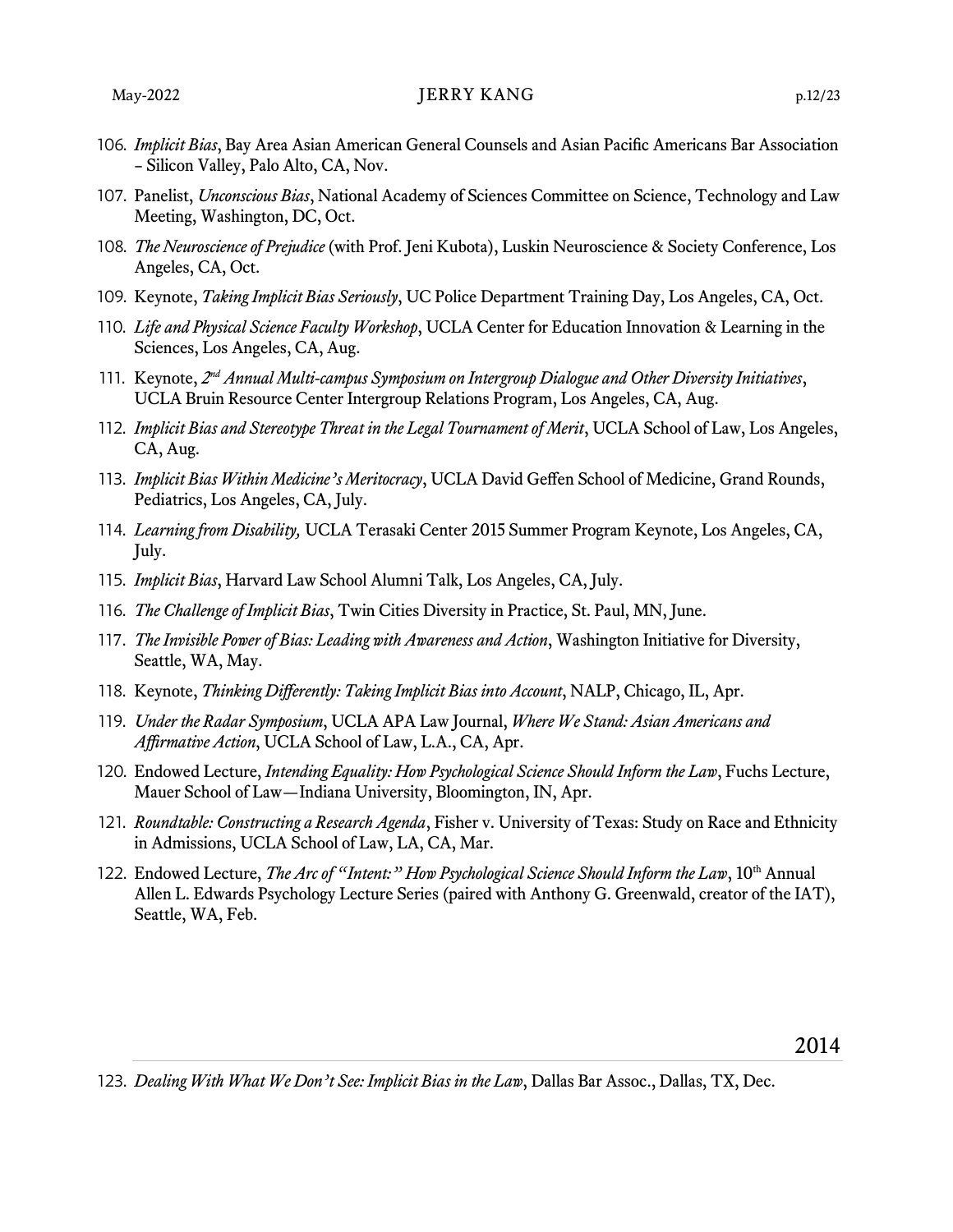- 124. *Implicit Bias and the University's Tournament of Merit*, Anderson School of Management, UCLA, Los Angeles, CA, Nov.
- 125. *Race and Science*, Rebellious Lawyering Conference, San Francisco, CA, Nov.
- 126. *Rethinking Intent and Impact: Some Behavioral Realism about Equal Protection*, U. of Texas School of Law Faculty Colloquium, Austin, TX, Oct.
- 127. *Implicit Bias Against Asian Americans*, 8th Annual Korean Community Lawyers Assoc. Installation Dinner, Community Leader of the Year Award, Los Angeles, CA, Oct.
- 128. *Implicit Bias (Even for Dentists?)*, UCLA School of Dentistry Annual Retreat, Los Angeles, CA, Sept.
- 129. *Implicit Bias and the Law*, District of Montana Judicial Conference, Great Falls, MT, Sept.
- 130. *Navigating Implicit Bias*, Minority Corporate Counsel Association, Washington, DC, July.
- 131. *Implicit Bias and the Law*, EEOC NY District Office, New York, NY, May.
- 132. *Countering Implicit Biases & Stereotype Threat in the Firm: Assessment, Investment, and Environment*, Bias and the Law Conference, American Bar Foundation, Chicago, IL, May.
- 133. Keynote, *Implicit Bias and Korean American Civic Action*, Korean American League for Civil Action 14th Annual Gala, New York, NY, April.
- 134. Endowed Lecture, *A Grand Challenge of Implicit Social Cognition and the Law: Reconsidering Intent and Impact*, Meador Lecture, U. of Alabama School of Law, Tuscaloosa, AL, April.
- 135. *Invisible Barriers: Are Unconscious Stereotypes Keeping Us Out Of Leadership?*, Council of Korean Americans & Korean American League for Civic Action, New York, NY, April.
- 136. *Bias in the University*, Inaugural Lecture, UCLA Program on Leadership Responsibility: Diversity, Decision-Making, and Accountability, Los Angeles, CA, Mar.
- 137. *Implicit Bias as a Security Problem*, Cornell NYC Tech Colloquium, New York, NY, Mar.
- 138. *Implicit Bias and the Legal Profession*, Columbus Bar Association, Columbus, OH, Mar.
- 139. Endowed Lecture, *Grand Challenges of Implicit Social Cognition and the Law*, Straus Institute Public Lecture, New York, NY, Feb.
- 140. *Bias Virus*, UC Davis School of Law, Davis, CA, Feb.
- 141. *Tentative Thoughts on the Grand Challenges of Implicit Social Cognition and the Law*, American Bar Foundation, Chicago, IL, Jan.

- 142. Immaculate Perception?, TED<sup>x</sup>, San Diego, CA, Dec.
- 143. *How Implicit Social Cognition Met Critical Race Theory and Became Behavioral Realism*, John Jost Lab, NYU Psychology, New York, NY, Nov.
- 144. *Implicit Social Cognition and the Law for Neuroscientists*, Elizabeth Phelp's Neuroscience Lab, NYU, New York, NY, Oct.
- 145. *Implicit Bias: What Asian Americans Need to Know*, Asian American Bar Association of New York, NYU, New York, NY, Oct.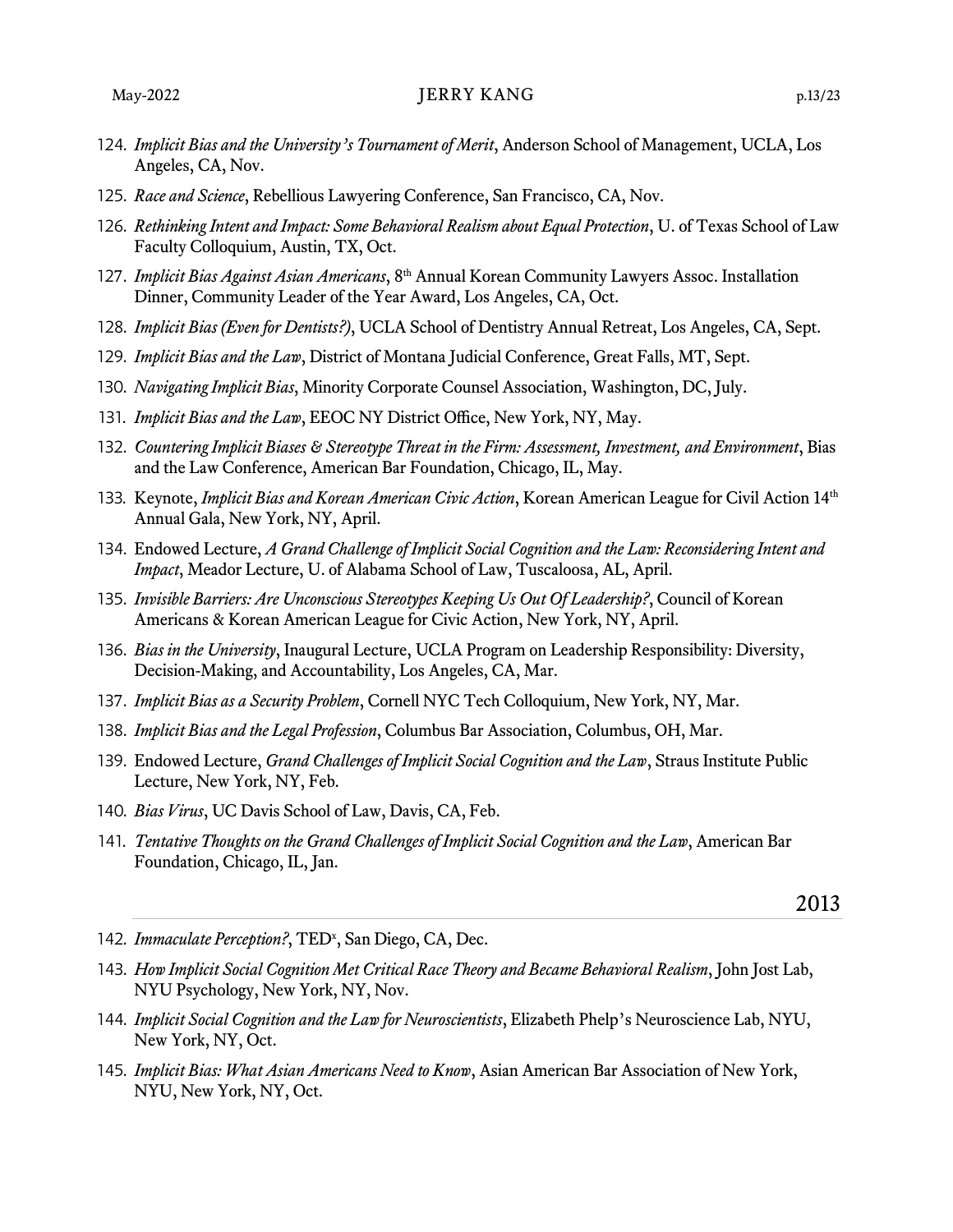#### May-2022 JERRY KANG p.14/23

- . *Social Media and the Law*, Delaware Judiciary Annual Retreat, Reheboth Beach, DE, Oct.
- 7. *Implicit Bias as a Security Problem*, Cardozo Information Law Colloquium, New York, NY, Oct.
- . *Implicit Bias in the Firm*, Association of Corporate Counsel—SoCal, Cal. Minority Counsel Program, DLA Piper, Los Angeles, CA, Oct.
- . *Minding Race*, Straus Institute for the Advanced Study of Law and Justice, NYU, New York, NY, Oct.
- . *Implicit Bias as a Security Problem*, Cornell Computer Science Department, Ithaca, NY, Sept.
- . *Implicit Discrimination in the Legal Profession*, American Bar Foundation Fellows, New York, NY, Sept.
- . *Intruder Alert! Implicit Bias as Computer Virus*, Law & Computer Science Conference, Penn Law, Philadelphia, PA, June.
- . *Implicit Bias as a Security Problem*, Security & Human Behavior Conference, USC, Los Angeles, June.
- . Keynote, *Korean American Bar Assoc. 33rd Annual Dinner*, Los Angeles, CA, May.
- . *Building Competitive Teams: A Look At Implicit Bias,* PLI and Leadership Council on Legal Diversity, San Francisco, CA, May.
- . *Bias and Teams,* Association of General Counsel, Monterey, CA, April.
- 7. *The Male Intersection*, Symposium to honor Margaret Montoya's Un/Masking Power, CHICANA/O-LATINA/O LAW REVIEW, UCLA School of Law, Los Angeles, April.
- . *Critical Race Studies Symposium Plenary, Confronting Authority: The Oppositional Voice of Derrick Bell at UCLA Law on Theory and Practice*, UCLA School of Law, Los Angeles, March.
- . *Righting Wrongs in the Context of Super Diversity: The Possibilities and Limitations of Law*, SuperDiversity Conference, UCLA, Los Angeles, CA, March.
- . *APA Legal Scholarship: Past, Present, and Future*, UC Hastings Law School, San Francisco, CA, Jan.
- . *Minding Race*, U. of Iowa College of Law, Iowa City, IA, Jan.

- . Endowed Lecture, *Thinking Race: Implicit Bias and Stereotype Threat*, Santa Clara Univ. School of Law Endowed Diversity Lecture, Santa Clara, Nov.
- . *Implicit Bias*, Delaware Judicial Education Retreat, Rehoboth Beach, DE, Oct.
- . "*What's Active Intermediaries Got to Do with It?*," The Evolving Internet Conference, Penn. Law Review, Philadelphia, PA, Oct.
- . *Implicit Bias, Identity Anxiety, and Structural Racialization: Subtexts in the Everyday and the 2012 Election*, American Values Institute + Haas Diversity Research Center, Berkeley Law School, Sept.
- . Keynote, *Building the Best Teams: The Problem of Bias*, Leadership Council on Legal Diversity, Washington, DC, Sept.
- 7. *Implicit Bias: Understanding, Accepting, Changing*, Assoc. of Legal Administrators, San Diego, CA, Aug.
- . *Bits of Bias: Implicit Bias and Communications Law,* Implicit Racial Bias Across the Law, Charles Hamilton Houston Institute, Harvard Law School, Cambridge, MA, June.
- . *Social Cognition and Legal Diversity,* American Bar Foundation, Chicago, IL, May.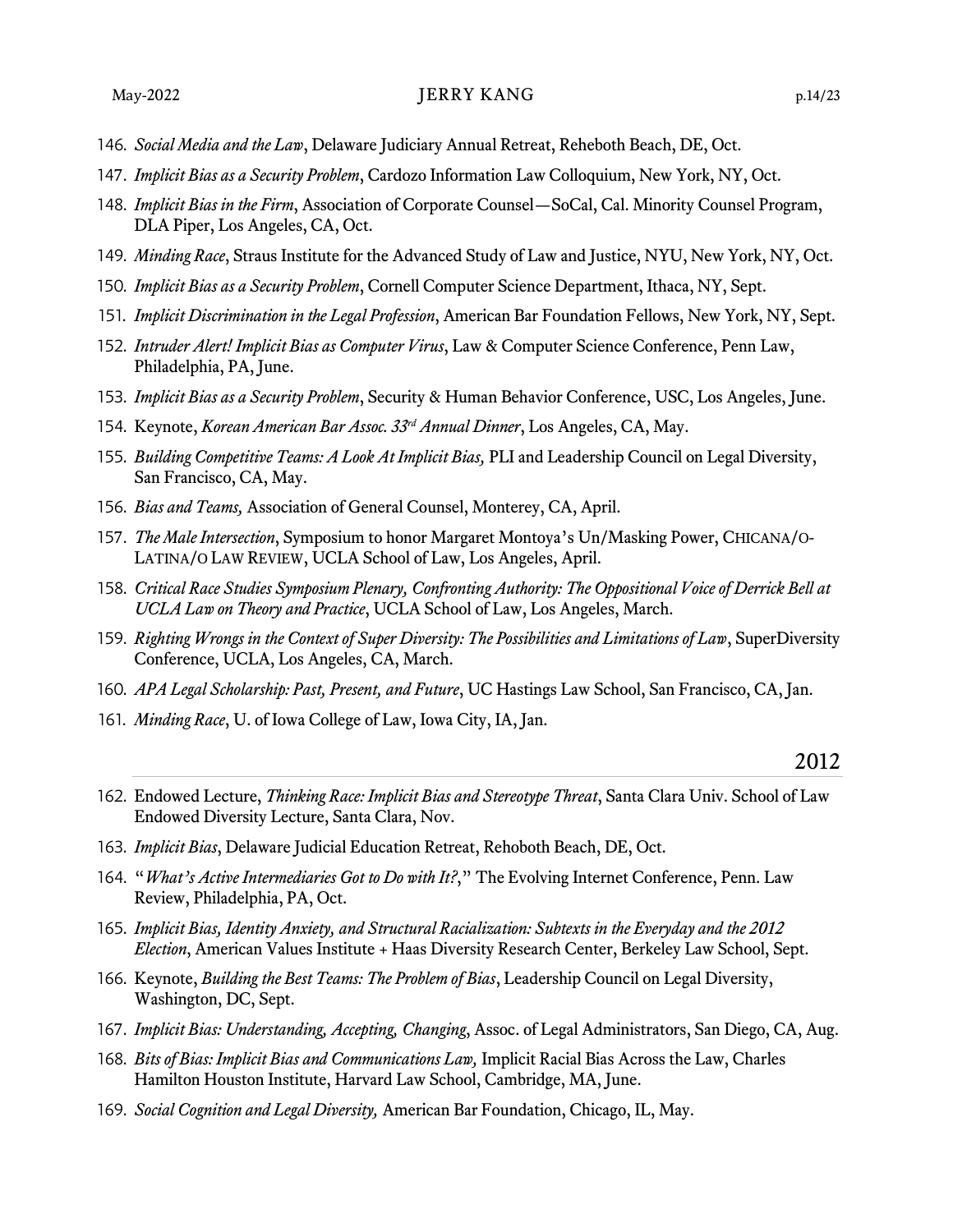- 70. Master of Ceremonies + Principal Interlocutor, *Hope out of Crisis: Lessons from Sa-I-Gu (4.29)*, Los Angeles, CA, April.
- 71. *Fisher v. UT Austin and Stereotype Threat*, UCLA American Constitution Society, Los Angeles, CA, April.
- 72. Interlocutor, *The Fire Last Time: Race, Reverberations, and Ramifications*, UCLA, Los Angeles, CA, April.

- 73. Inaugural Speaker, *Implicit Bias*, Diversity Speaker Series, Chicago Committee on Minorities in Large Firms, Chicago, IL, Nov.
- 74. *The Problem of Probabilistic Knowledge in the Law: The Case of Implicit Bias*, Statistics Dep't Speakers Series, UCLA, Los Angeles, CA, Nov.
- 75. *Korea Times College Fair*, Keynote: *Why are you here?*, Anaheim, CA, Oct.
- 76. *Invisible Barrier: Unconscious Bias in the Legal Profession*, Keynote, National Assoc. of Women Lawyers (NAWL), New York, NY, July.
- 77. Keynote, *Implicit Bias*, ABA Board of Governors, San Diego, California, June.
- 78. *Implicit Bias and the Judiciary*, N.D. of California Federal Judicial Conference, Monterey, CA, April.
- 79. *Unpacking Net Neutrality*, CSI Washington: What Are the Antitrust Cops and the FCC Going to Be Investigating in 2011?, 35th Annual UCLA Entertainment Symposium, Los Angeles, CA, March.
- . *Implicit Bias in the Courtroom: Theoretical Problems and Solutions*, 2nd PULSE Symposium, UCLA School of Law, Los Angeles, CA, March.
- . *Self–surveillance Privacy,* George Wash. Univ. School of Law, Washington, DC, Feb.
- . *Social Science and the Law*, AALS Research Committee Plenary, San Francisco, CA, Jan.

- . *A Critique of Law & Economics*, Law and Economics Student Association Speaker Series, UCLA School of Law, Los Angeles, CA, Nov.
- . *Inspiring Solutions for the Advancement of APA Lawyers*, National APA Bar Association Conference, Los Angeles, CA, Nov.
- . *Future History of Implicit Bias*, Seton Hall School of Law, Newark, NJ, Sept.
- . *Net Neutrality in the United States*, Korea Univ. School of Law & Korea Telecom, Seoul, Korea, July.
- 7. *Seeing through Colorblindness*, Public Law Workshop, Harvard Law School, Cambridge, MA, April.
- . *Implicit Bias and Eyewitness Identification: A Collaborative Symposium*, Quinnipiac Law School, Hamden, CT, April.
- . *Comment on James Fantos, Lawrence Solan, & John Darley*, Board Diversity and Corporate Performance: Filling in the Gaps Symposium, North Carolina School of Law, Chapel Hill, NC April.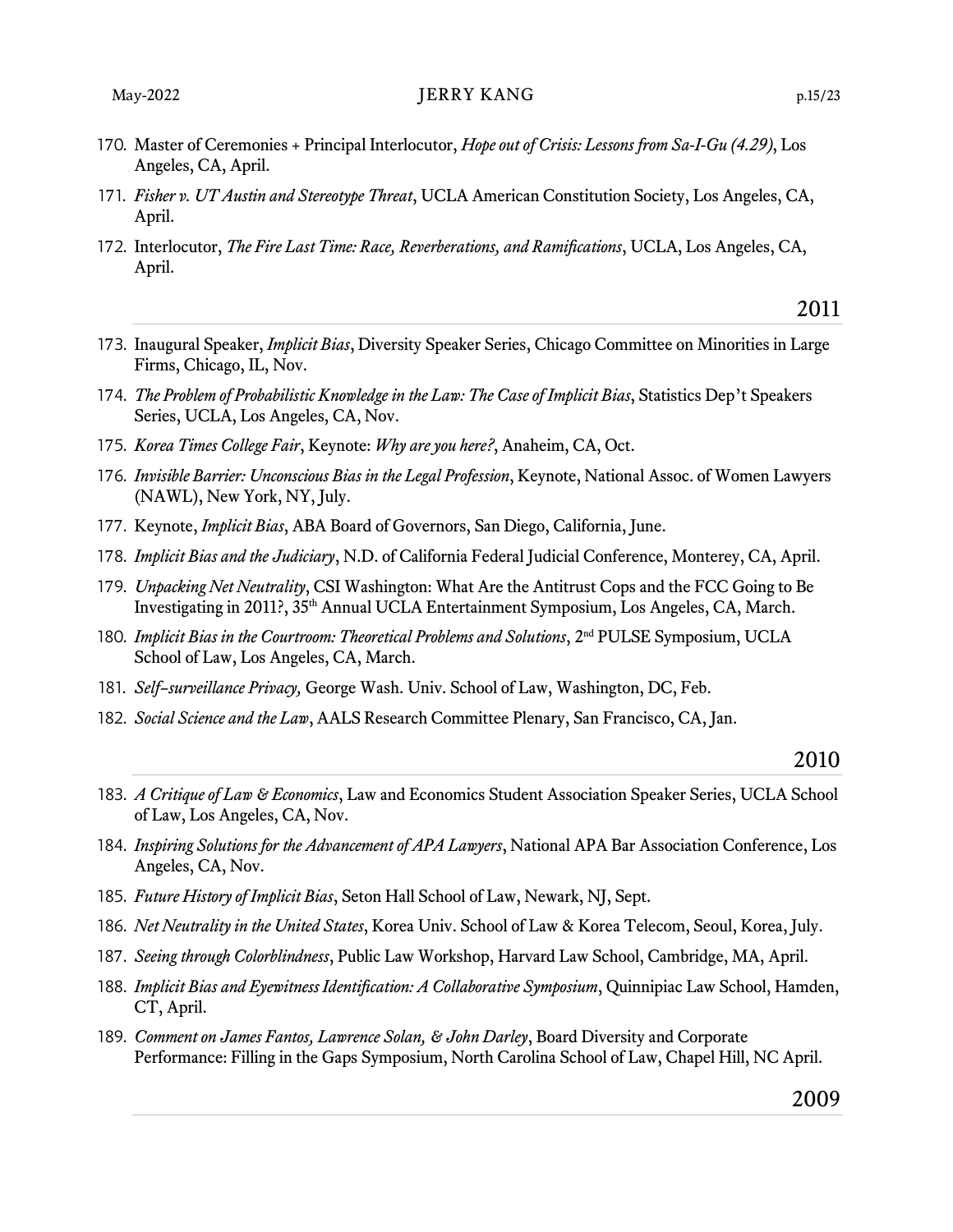- . *Are Ideal Litigators White?*, Conference on Empirical Legal Studies, Los Angeles, CA, Nov.
- . *Future History of Implicit Bias & Law*, Wash. U. School of Law, St. Louis, MO, Oct.
- . *Penetrating the Stack*, Childress Lecture response, St. Louis School of Law, St. Louis, MO, Oct.
- . *Implicit Bias*, Writer's Guild of America, Los Angeles, CA, Sept.
- . Endowed Lecture, *Implicit Bias*, Stanley Lecture, Connecticut Judges Institute, Middletown, CN, June.
- . *Korematsu: Judicial Lessons from the Internment*, Connecticut Judges Institute, Middletown, CN, June.
- . *Self–Analytic Privacy*, Privacy Law Scholars Conference, Berkeley, CA, June.
- 7. *A "Balance of Power" Model for Controlling Harmful Internet Speech*, Seoul National University, Center for Law and Technology, Seoul, Korea, May.
- . *US Communications Law: 2009 Update*, given to KT (Korea Telecom) and SKT (South Korea Telecom), Seoul, Korea, May.
- . *American Media Consolidation and Cross–ownership Rules*, KISDI (Ministry of Communication think tank), Seoul, Korea, May.
- . *Future History of Implicit Bias and the Law*, U. of Colorado School of Law, Boulder, CO, April.
- . *Future History of Implicit Bias & the Law*, Legal Theory Workshop, Emory Law School, Atlanta, GA, March.
- . *Future History of Implicit Bias and the Law*, Prof. Vicki Schultz Work seminar, Yale Law School, New Haven, CN, March.

- . *Implicit Social Cognition & the Law: A Future History*, Southwestern Law School, Los Angeles, CA, Oct.
- . *Asian Americans Engaging Online*, Leadership Education for Asian Pacifics, Los Angeles, CA, Oct.
- . *American Legal Pedagogy*, Inha University College of Law, Incheon, Korea, June.
- . *Stakeholders Welcome and Privacy Panel*, Civil Society Forum, 2008 OECD Ministerials on the Future of the Internet Economy, Seoul, Korea, June.
- 7. *Internet Portal's Liability under the Communications Act*, Seoul National University, Center for Law and Technology, Seoul, Korea, May.
- . *The Regulation of Internet Services: VoIP and IPTV*, given to KT (Korea Telecom) and Seoul National University, Graduate Legal Seminar, Seoul, Korea, May.
- . *Implicit Bias: A Primer*, National Consortium on Racial and Ethnic Fairness in the Courts, Seattle, Washington, April.
- . *Implicit Social Cognition and the Law: A Future History*, Conference of APA Law Faculty and Western Law Teachers of Color Conference, Univ. of Denver School of Law, Denver, CO, April.
- . *Barriers to Advancement for APAs*, NAPABA Diversity Symposium, Los Angeles, CA, March.
- . *Implicit Bias and Asian Americans*, EEOC National Conference for FEPAs, Los Angeles, CA, March.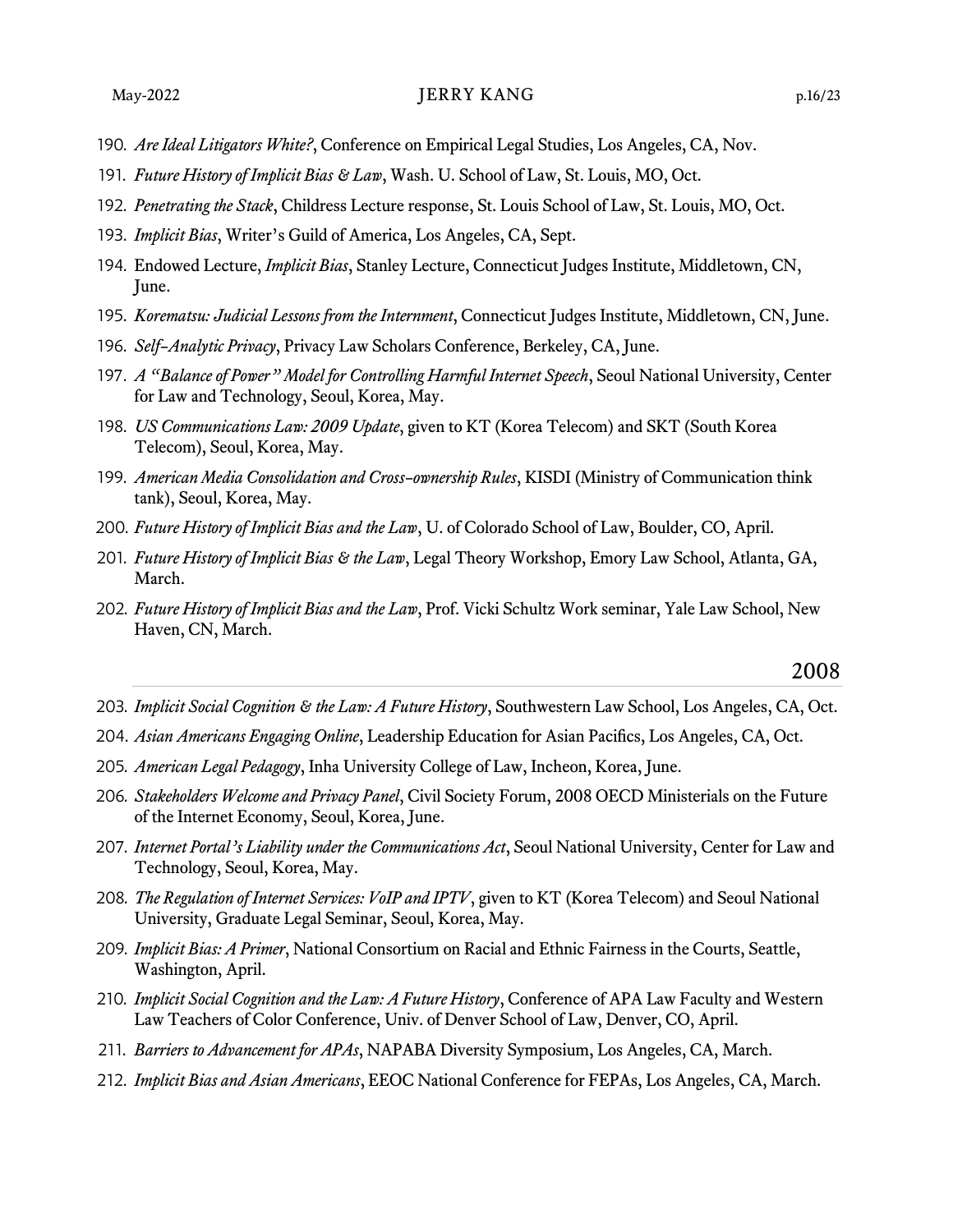- . Keynote, *National South Asian Law Students Association's 10th Annual Conference*, UCLA School of Law, Los Angeles, CA, Feb.
- . *Implicit Bias and Fair Measures*, Affirmative Action Summit, African American Policy Forum and ACLU, UCLA School of Law, Los Angeles, CA, Jan.

- . *Implicit Social Cognition and the Law: A Future History*, Developmental Forum, UCLA Psychology Dep't, Los Angeles, CA, Dec.
- . *Implicit Social Cognition and the Law: A Future History*, Critical Race Theory Colloquium, Northwestern School of Law, Chicago, IL, Nov.
- 7. *Implicit Social Cognition and the Law: A Future History*, Keynote, Reclaiming & Reframing the Dialogue on Race & Racism, Thelton E. Henderson Center for Social Justice, Berkeley School of Law, Berkeley, CA, Nov.
- . *Privacy and Human Rights*, Electronic Information Privacy Center, Washington, DC, Oct.
- . *Introduction to Implicit Bias*, National Association of Women Judges, San Diego, CA, Aug
- . *The Science of Racism*, National Legal Association of Defense Attorneys, Berkeley, CA, July.
- . *Teaching Virtues*, UCLA School of Law Board of Advisors, Los Angeles, CA, June.
- . *Tragedy of the Cyclops*, Sungkyungkwan University, Law Department, Seoul, Korea, May.
- . *Implicit Bias and the Law*, Korea University, Law Department, Seoul, Korea, May.
- . *Recent Changes in U.S. Communications Law,* Seoul National University, Law Department, May.
- . *Convergence of Telecom and Broadcast in Korea, and U.S. Update*, given to KT (Korea Telecom); SKT (South Korea Telecom); and KISDI (Ministry of Communication think tank), Seoul, Korea, May.
- . *Unconscious Racism and Implicit Bias*, Critical Race Theory: Mapping the Movement Across Disciplines, UCLA School of Law, CA, April.
- 7. *Race.net Neutrality*, Silicon Flatirons Conference, U. of Colorado School of Law, CO, Feb.

- . *Behavioral Realism: A Future History of Implicit Bias and the Law*, Ohio State University Center for Interdisciplinary Law and Policy Studies, Columbus, OH, Nov.
- . *Tragedy of the Cyclops*, Capital University Law School, Columbus, OH, Nov.
- . *Shared Sight & the Cyclops*, Unblinking: Visual Privacy, UC Berkeley, Berkeley, CA, Nov.
- . *Tragedy of the Cyclops*, Computing 2016 Symposium, Computer Science Technology Board, National Academy of Sciences, Washington, D.C., Oct.
- . *Fair Measures*: *A Behavioral Realist Revision of "Affirmative Action,"* Legal Theory Workshop, Columbia Law School, New York, NY, Sept.
- . *Implicit Social Cognition: The ELSI of Recent Findings*, Center for Embedded Networked Sensing, UCLA Computer Science Dep't, Los Angeles, CA, Aug.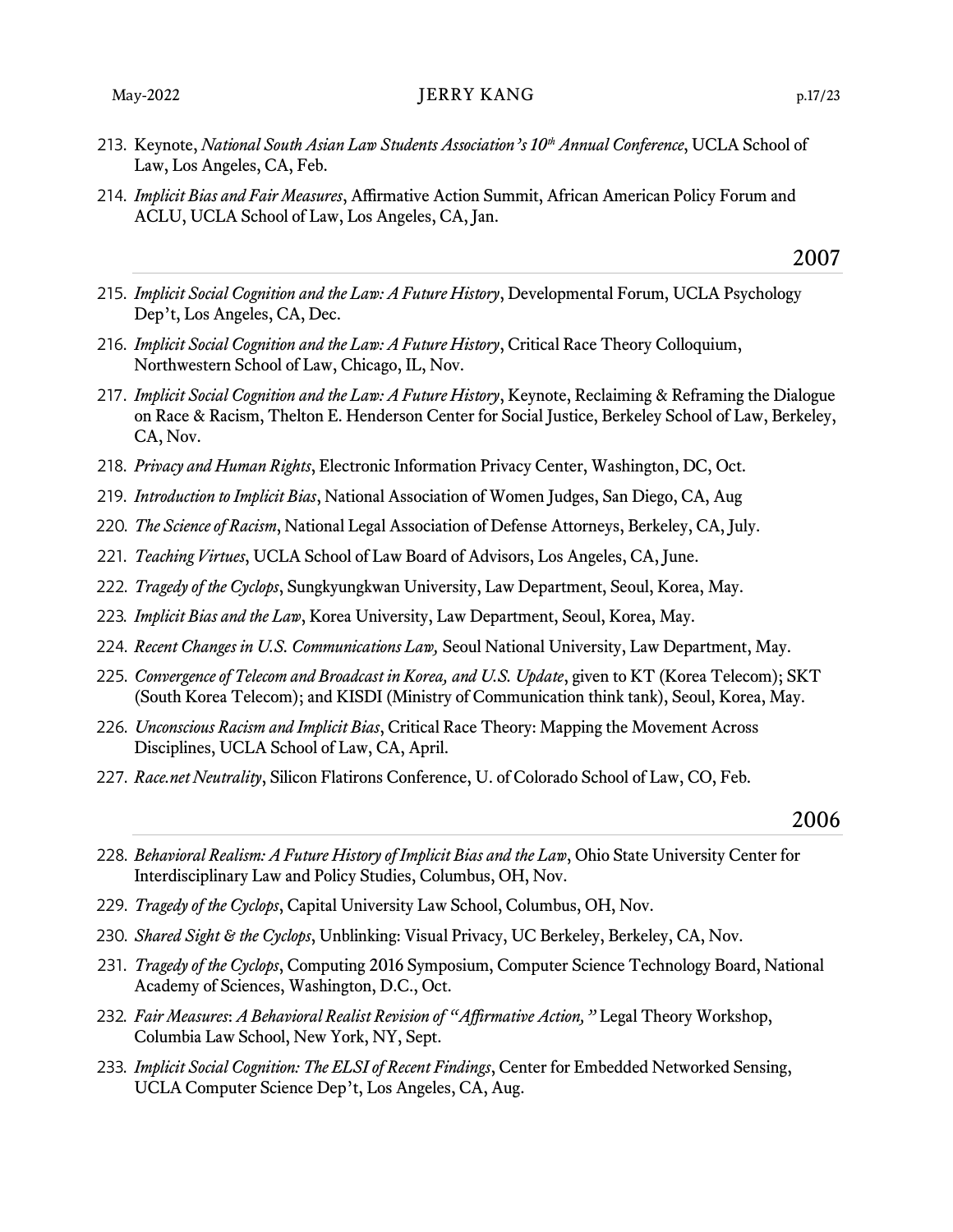- 234. *Next Generation Discrimination: Can the Law Address Unintended and Subtle Bias?*, American Constitution Society National Convention, Washington, D.C., June.
- 235. *Implicit Social Cognition and the Law*, Asian American Justice Center, Los Angeles, CA, June.
- 236. *Implicit Social Cognition and Intergroup Relations*, Los Angeles County Commission on Human Relations, Los Angeles, CA, June.
- 237. *Shut Out: Is Higher Public Education Truly Public? 10 Years after Prop 209*, APABA of Los Angeles, Los Angeles, CA, May.
- 238. *Korean Media Briefing: US Telecom Market Environment*, USC Center for Asian–Pacific Leadership, Los Angeles, CA, May.
- 239. *Fields of Urban Sensing*, UCLA Urban Sensing Summit, UCLA, Los Angeles, CA, May.
- 240. *The Future of Asian American Jurisprudence*, 12<sup>th</sup> Annual Conference of Asian Pacific American Law Faculty, Wayne State University Law School, Detroit, MI, April.
- 241. *Common Sense*, Google Tech Talk, Mountain View, CA, March.
- 242. *New Views on Affirmative Action: Fair Measures*, Southern California Asian Pacific American Law Students Association Conference, Loyola Law School, Los Angeles, CA, March.

- 243. *Merit and Implicit Bias*, National Black Law Journal Symposium Regression Analysis: The Status of African Americans in American Legal Education, UCLA, Los Angeles, CA, Nov.
- 244. *Discrimination Now and Implicit Bias*, UCLA Chicano–Latino Law Review Symposium 10 Years after Proposition 209, UCLA, Los Angeles, CA, Nov.
- 245. *Common Sensing*, 3rd Annual Research Review of Center for Embedded Network Sensing (CENS), UCLA, Los Angeles, CA, Oct.
- 246. *Fair Measures*, University of Virginia School of Law, Charlottesville, VA, Oct.
- 247. Keynote, *Watching the Watchers*, Asian American Studies Center Annual Dinner, Los Angeles, CA, March.
- 248. *Day of Remembrance Executive Order 9066 Lecture*, Smithsonian Institution, Washington, DC, Feb.
- 249. *Trojan Horses of Race*, Cornell Law School, Ithaca, NY, Feb.

- 250. *Pervasive Computing*, Georgetown Law Center, Washington, DC, Nov.
- 251. *Watching the Watchers*, Center for the Study of Race and Law, Univ. of Virginia Law School, Charlottesville, VA, Nov.
- 252. *Watching the Watchers*, Conference: Judgments Judged and Wrongs Remembered, UNC School of Law, Los Angeles, CA, Nov.
- 253. *Virtual Identity*, State of Play II, New York Law School, New York, NY, Oct.
- 254. *Pervasive Computing & Civil Society*, Institute for Pervasive Computing & Society, Los Angeles, CA, June.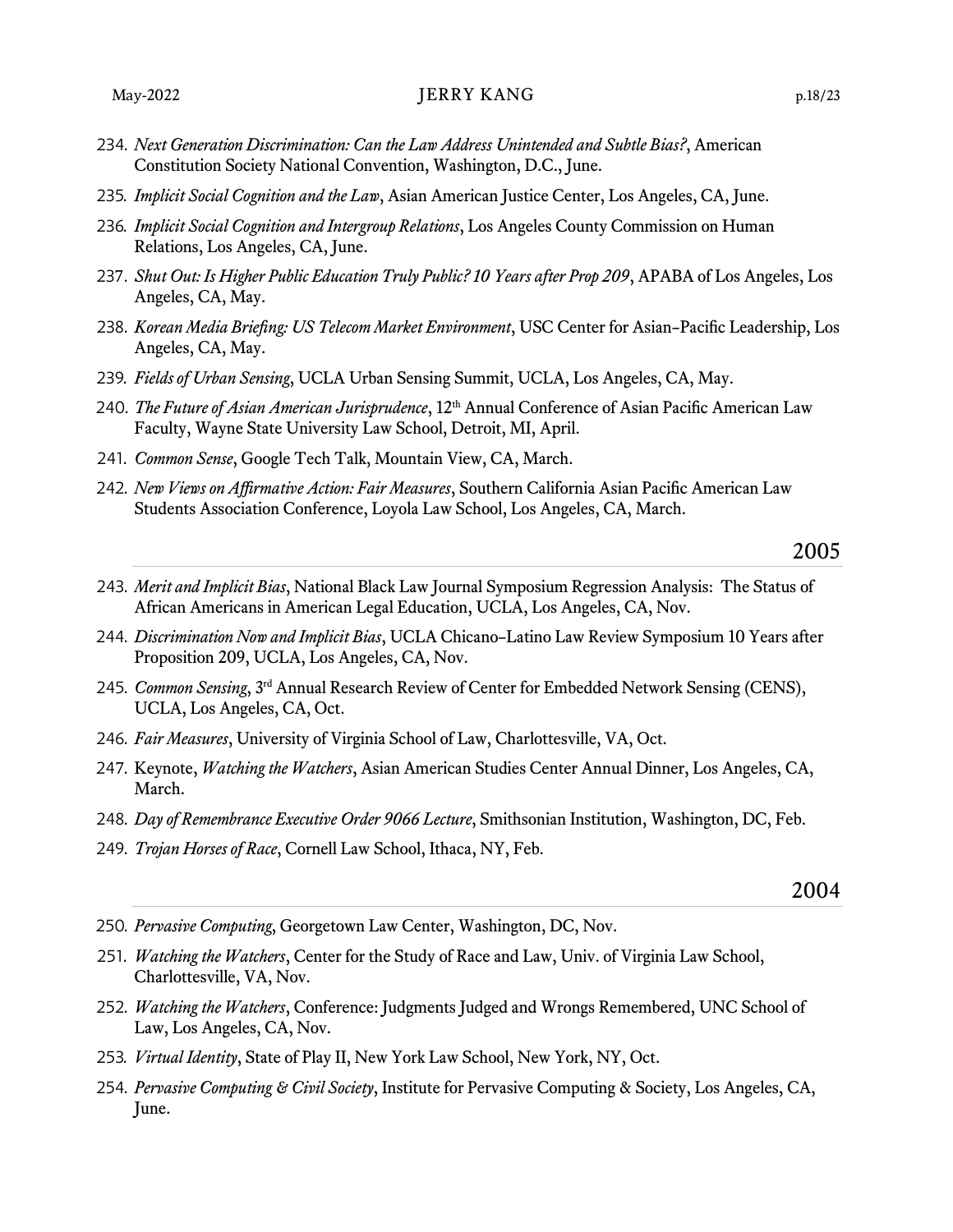- . *Denying Prejudice: Japanese American Internment and Boomerang of Reparations*, Saturday School (run by Prof. Charles Ogletree), Cambridge, MA, April.
- . *Media Ownership Panel*, HARV. J. LAW & TECH. Symposium, Cambridge, MA, March.
- 7. *Social Cognition Panel*, 10th Annual Harvard APALSA Conference, Cambridge, MA, March.
- . *Colorlines Conference*, Plenary Panelist and Forum Moderator, Harvard Civil Rights Project, Cambridge, MA, Sept.
- . *Lessons Learned?: Of Civil Rights and Wrongs*, Asian Pacific American Bar Association of Southern California, Los Angeles, CA, May.
- . Keynote, *Korean American Bar Association Annual Dinner*, Los Angeles, CA, March.
- . *Beyond the Black–White Paradigm*, 9th Annual Harvard Asian Pacific American Law School Association Law and Public Policy Conference, Harvard University, Cambridge, MA, Feb.

## 

- . *Cyberspace and Cyber(ized) Space Privacy*, UCLA School of Dentistry, Los Angeles, CA, Nov.
- . *Thinking Cyber–race*, Race in Digital Space 2.0 Conference, MIT/USC, Los Angeles, CA, Oct.
- . *Civil Rights Issues post 9–11*, Asian American Civil Rights Roundtable hosted by The Civil Rights Project at Harvard and UCLA's Asian American Studies Center, Harvard University, Cambridge, MA, Oct.
- . *Denying Prejudice: Internment, Redress, and Denial*, Stanford Law School, Stanford, CA, Sept.
- . *Privacy*, Harvard Law School's Berkman Center Internet Law Program, Cambridge, MA, July.
- 7. *Authors' Panel (discussing book Race, Rights and Reparations)*, Learning from the Internment in a Post 9– 11 World, UCLA Asian American Studies Center & School of Law, Los Angeles, CA, Feb.

#### 

- . *Cyber Race Relations*, California Asian Pacific Islander Legislative Caucus Policy Retreat, UCLA, Los Angeles, CA, Nov.
- . *Reparations and Accountability: the Japanese American Internment Cases*, Shaking the Foundations Conference, Stanford Law School, Palo Alto, CA, Nov.
- 70. *Law and the Aftermath of 9–11*, UCLA School of Law, Los Angeles, CA, Oct.
- 71. *Judicial Unaccountability in the Japanese American Internment and its Redress*, UCLA Reparations Conference, Los Angeles, CA, May.
- 72. *Privacy and the Cyber World*, Milken Institute 2001 Global Conference, Los Angeles, CA, March.

## 

73. *Towards a Digital Civil Rights Agenda*, Leadership Conference on Civil Rights, Washington, D.C., Sept.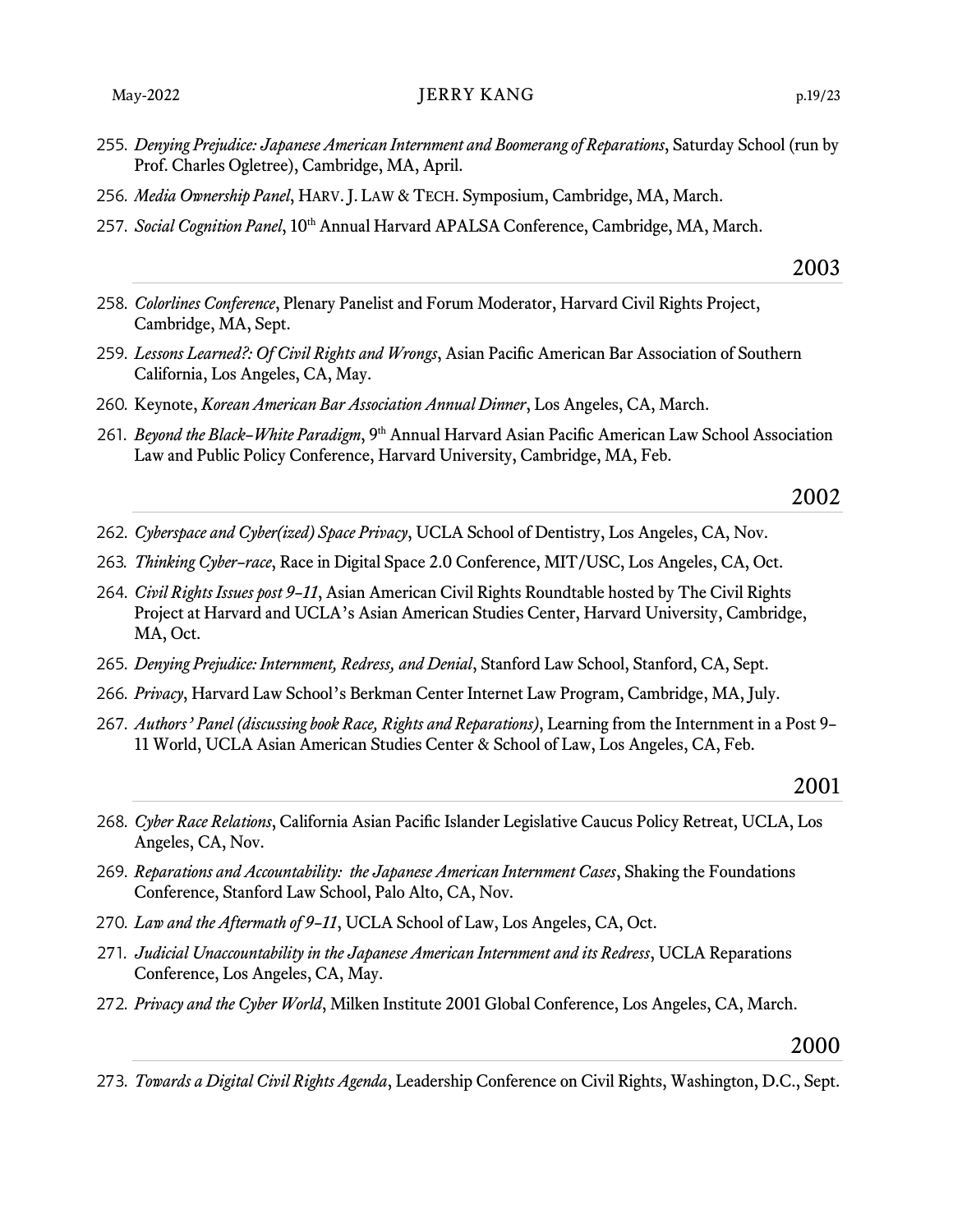#### May-2022 DERRY KANG p.20/23

274. *Forum on Technology and Privacy* hosted by Rep. Jane Harman, El Segundo, CA, June.

#### 1999

- 275. *Affirmative Action & Education*, 11<sup>th</sup> Annual National Asian Pacific American Bar Association Conference, Los Angeles, California, Nov.
- 276. *Understanding Cyberspace Dynamics: a Conceptual Approach, Technology and the Law Conference*, American Corporate Counsel Association of Southern California, Los Angeles, California, Oct.
- 277. *Workshop on Exam Writing and Outlining*, Southern California Asian Pacific American Bar Associations, Los Angeles, CA, Oct. 1999 (also in 1998, 1997).
- 278. *Judicial Responsibility & the Interment Cases*, Donation of *Korematsu v. United States Coram Nobis* Litigation Collection, Los Angeles, CA, Oct.
- 279. *Privacy in Cyberspace*, The Year in Cyberlaw: 1998 Conf. at USF School of Law, San Francisco, CA, Feb.
- 280. *Cyberspace Privacy & Security*, Internet Security Summit at Stanford Law School, Stanford, CA, Feb.

1998

- 281. *The Meaning and Consequence of a Pan Asian Bar in Southern California*, Asian Pacific American Bar Association of Southern California Installation Event, Los Angeles, CA, Nov.
- 282. *Understanding Affirmative Action: Latin@s and Asian Americans*, 2<sup>nd</sup> Annual National Conference of Latin@ Law Students, Los Angeles, California, Oct.
- 283. *Teaching Asian Americans and the Law*, Conference of Asian Pacific American Law Faculty V, Newton, MA, Oct.
- 284. *Korean Americans and Civil Rights*, Korean American Coalition, Los Angeles, CA, Sept.
- 285. *Lawyers as Agents for Social Change*, International Association of Korean Lawyers' Conference, Santa Monica, CA, Aug.
- 286. *The Lessons of Asian Americans in Affirmative Action*, 4th Annual National Asian Pacific American Conference on Law and Public Policy, Harvard School of Law, Cambridge, MA, March.
- 287. *The Future of Asian American Jurisprudence*, Michigan Asian Pacific American Law Students Association Conference, Michigan School of Law, Ann Arbor, Michigan, Feb.
- 288. *Information Technology & Asian American Jurisprudence*, AALS Plenary Workshop on "Staging the Law School of the Future: A Curricular Drama in Three Acts," San Francisco, CA, Jan.

- 289. *Exploiting Information Technology in Scholarship, Teaching, and Service*, Conference of Asian Pacific American Law Faculty IV, C.U.N.Y. School of Law, New York, NY, Sept.
- 290. *Faculty Welcome to UCLA School of Law Class of 2000*, Los Angeles, CA, Aug.
- 291. *Racial / Ethnic Consciousness: Chasms, Choices, Challenges, National Korean American Studies Conference*, Moderator & Organizer, Los Angeles, CA, April.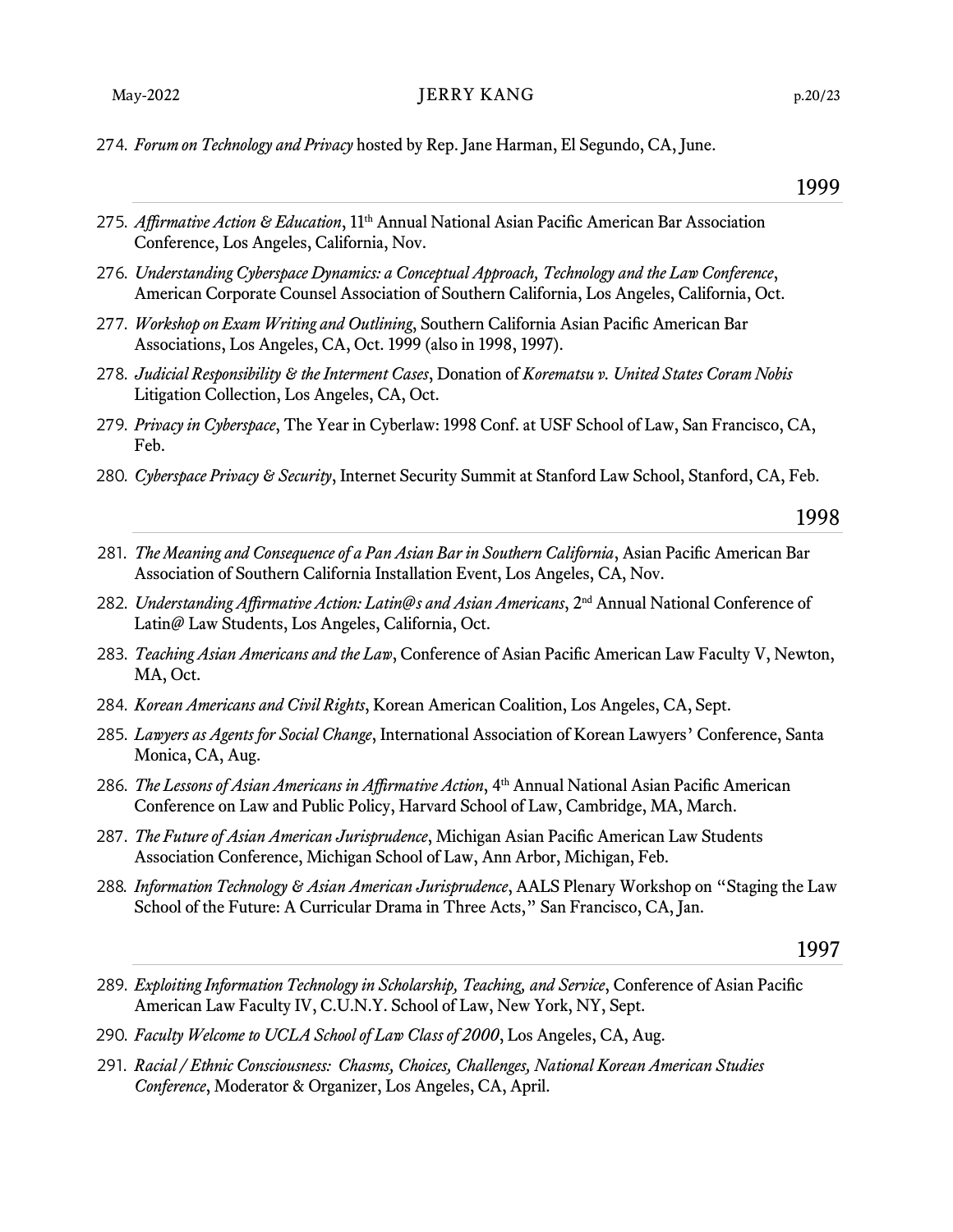292. *Hate Crimes: Violence Against the Asian American* Community, 1997 Southern California Asian Pacific American Law Students Association Conference, Los Angeles, CA, April.

- 293. *Affirmative Action: Politics & Civil Rights*, Roundtable moderator, National Asian Pacific American Bar Association Conference, Denver, CO, Sept.
- 294. *Various Debates on Prop. 209 (California Civil Rights Initiative)*, against Linda Chavez, publicist; Glynn Custred, co-author of initiative; Dinesh D'Souza, author; Los Angeles, CA, Sept.–Oct.
- 295. *Affirmative Action*, 2nd Annual National Asian Pacific American Conference on Law and Public Policy, Harvard School of Law, Cambridge, MA, March.

#### 1995

- 296. *Protection of Privacy*, FTC's Consumer Protection Role in the Emerging High–Tech, Global Marketplace, Federal Trade Commission, Washington, D.C., Nov.
- 297. *Information Privacy: An Analytical Primer*, Information and Innovation Conference, University of Oregon Law School, Eugene, OR, Nov.
- 298. *Affirmative Action and Asian Americans*, Second Annual Conference of Asian Pacific American Law Professors, John Marshall School of Law, Chicago, IL, Sept.
- 299. *Consumer Protection and the Global Information Infrastructure*, Federal Trade Commission, Washington, D.C., April.

## honors + grants

#### major honors

- Nominated by Pres. Biden to join the National Council of Humanities (awaiting confirmation) 2021
- **EXECT:** Brian Leiter's 20 Most-Cited in Critical Theories of Law 2013-17, 2016-20 (ranked #9) 2018, 2021
- **EXECUTE:** 10 most cited faculty member at UCLA School of Law (listed in Gregory Sisk's rankings) 2016-20 data
- Clyde Ferguson Award, AALS Minority Section 2020
- Asian Pacific Fund's Chang-Lin Tien Leadership in Education Award 2018
- Google Scholar's "Top 10 most cited Social Sciences / Law articles in 2006" 2017
- Ranked #7 under Critical & Feminist Theory, Top 10 Law Professors in Total Cites Per Year by Area, Phillips & Yoo, *The Cite Stuff* 2012
- NYU Law's Straus Institute Fellowship, *David M. Friedman* Fellow 2013-2014
- Korean Community Lawyers Association Outstanding Community Leader of the Year Award 2014
- KABA Southern California Leadership Award 2013
- Asian Pacific Islander Heritage Award, Excellence in Law, State Assembly, Sacramento, CA 2010
- University Distinguished Teaching Award, *Eby Art of Teaching* (the highest university award for teaching given to a single professor annually at UCLA) 2010
- Rutter Award for Excellence in Teaching, UCLA School of Law (highest law school recognition) 2007
- World Technology Network Award for Law 2006
- Top 10 most important Korean Americans for the 21st century, KOREA TIMES 1999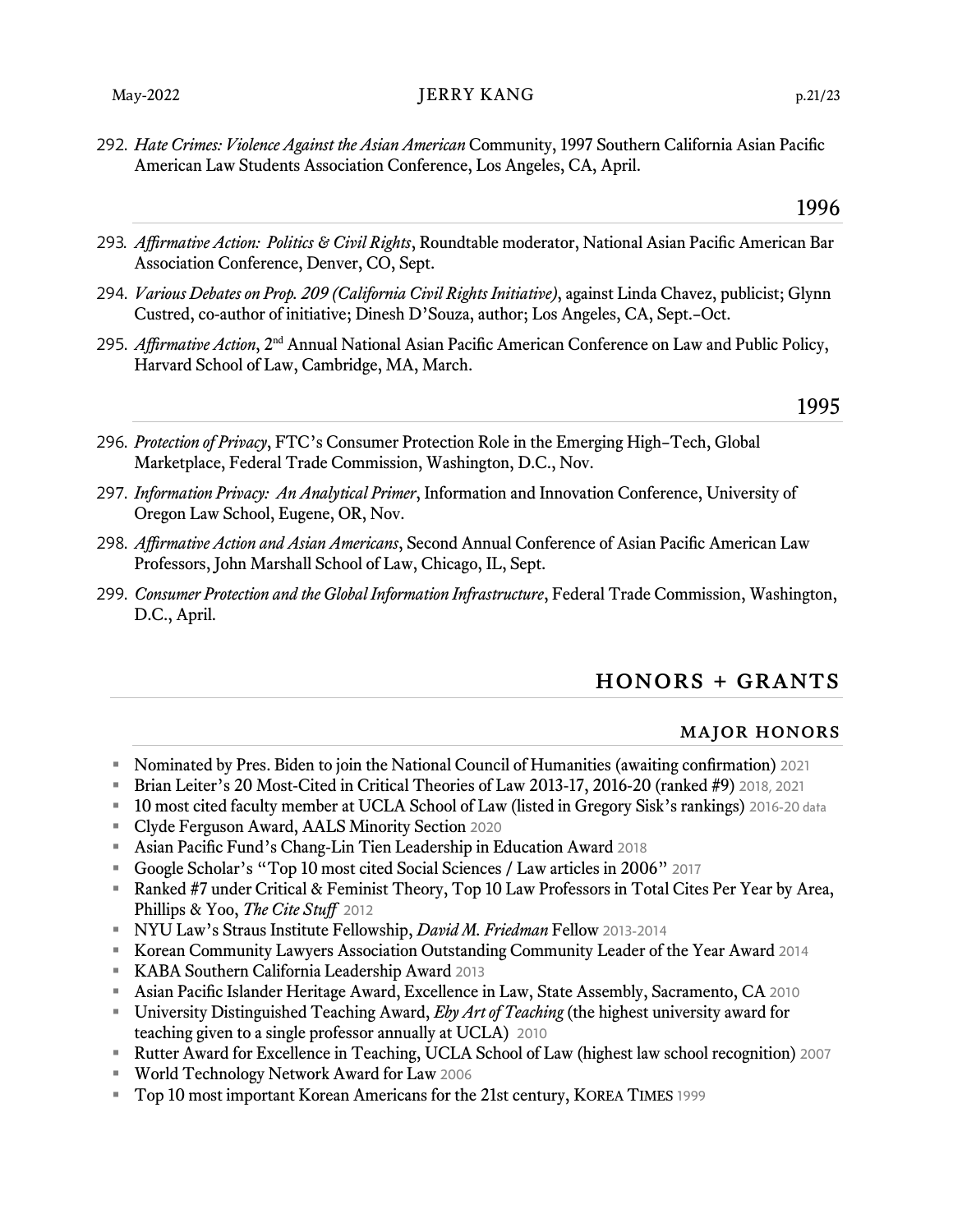### May-2022 DERRY KANG p.22/23

- **Professor of the Year, UCLA School of Law (elected by graduating class)** 1998
- "500 most influential Asian Americans," ASIAN AVENUE MAGAZINE 1996, 1997
- "25 Under 45" attorneys for the 21st century, CALIFORNIA DAILY JOURNAL 1996
- Vice President Al Gore's "Hammer Award" for Reinventing Government 1994

#### major grants

- UC Office of President Advancing Faculty Diversity Awards (while Vice Chancellor of EDI Office) 2018-20
- California Civil Liberties Public Education Project 2008–09
- **UCLA School of Law Research Leave 2009**
- UCLA Institute of American Cultures (Implicit Bias against Asian Americans in the Law) 2007–08
- Congress's Civil Liberties Fund (grant to co-author legal curricular materials about the internment (leading to RACE, RIGHTS AND REPARATION casebook) 1998
- California's Civil Liberties Public Education Project (to produce internment text supplement) 2002

## affiliations + activities

#### legal institutions + firms

- Member, Social Science Advisory Board, Poverty & Race Research Action Council 2014-17
- **EXECT** Member, American Bar Foundation Research Group, Diversity and Legal Profession 2012-
- Faculty expert | collaborator, Perception Institute 2008–
- Member, American Law Institute 2006–
- Faculty advisor, Yulchon Law Firm, Seoul, Korea 2006–12
- Chair, Privacy and Defamation Section, American Association of Law Schools 2001–02
- Member, California Bar Association 1995-
- Member, District of Columbia Bar Association 1995-98

#### asian american organizations

- Korean American Institute for Policy Analysis (Board member) 2022-
- Korean Americans for Political Action (Advisory Board) 2020-
- Korean American Foundation (Board member, philanthropic organization) 2018-
- Council of Korean Americans 2013-
- 4.29 Consortium (planning board for *Sa–I–Gu: Hope out of Crisis*) 2011-12
- **Editorial Board, AAPI NEXUS 2001-**
- Asian Pacific American Bar Assoc. of LA: Board of Governors 1999-00; Adv. Board 2000-
- Committee of 100 Annual Survey 2008
- Matsui Writing Competition Selection Committee 2006-2011
- Advisor, UCLA ASIAN PACIFIC AMERICAN LAW JOURNAL 1995-
- Advisor, UCLA Asian Pacific Islander Law Students Association 1995–
- Exec. Planning Committee, National Korean American Studies Conference 1996-97
- Co-organizer, Conference of Asian Pacific American Law Faculty III 1996